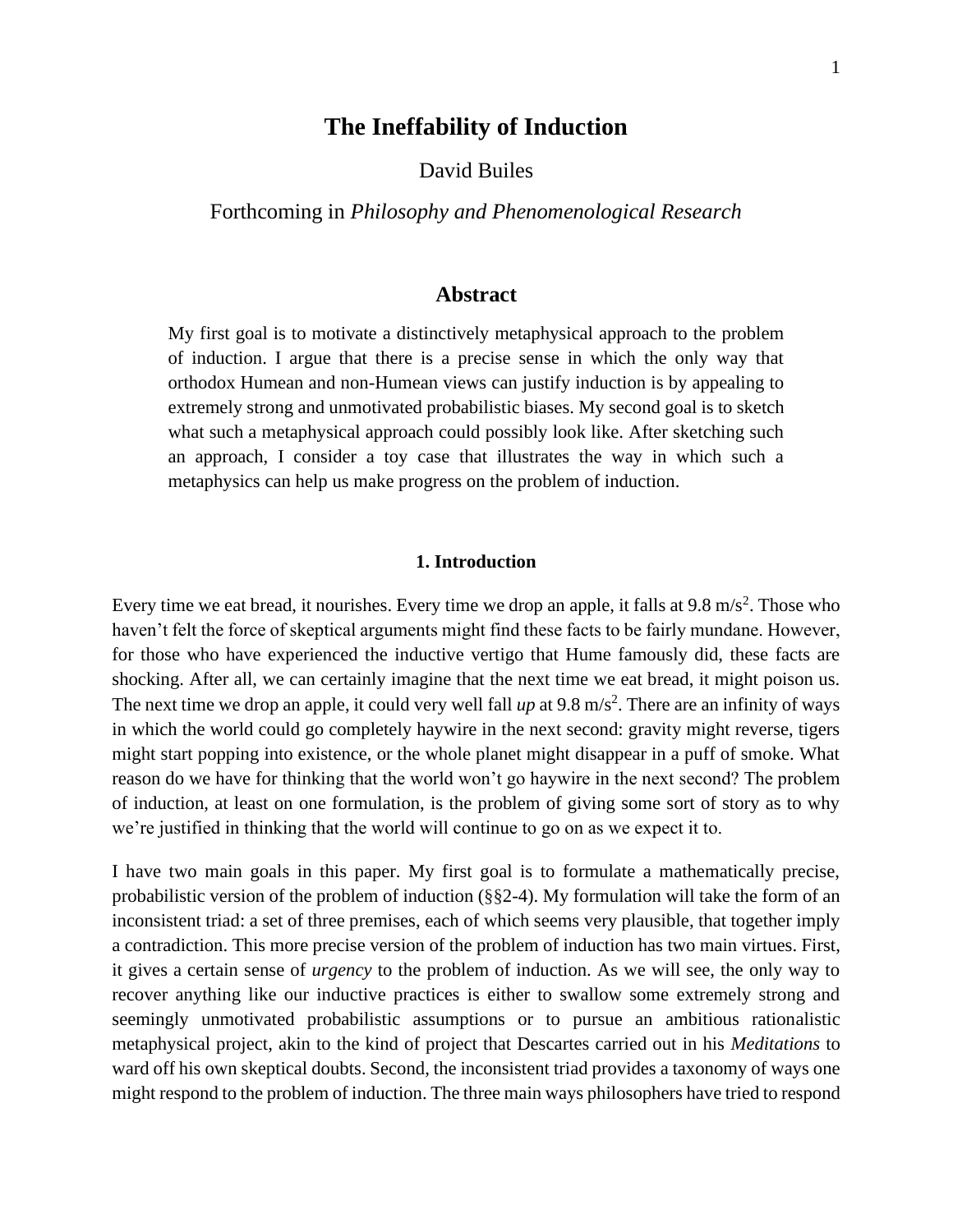to the problem of induction nicely correspond to the three different premises one might deny in the inconsistent triad.

My second goal is to make some initial progress towards providing a distinctively metaphysical solution to the problem of induction (§§5-9). Although my remarks won't amount to anything like a complete solution to the problem, I conclude by illustrating how it might work in a very simple, toy case.

#### **2. The Informal Problem of Induction**

We can break up the inductive skeptic's argument into two parts. First, there is the claim that there are an infinity of possible ways that the future might deviate in strange ways from the past. Apples might suddenly start rising, and bread might suddenly start poisoning. Second, there is the claim that we have no good reason for thinking that the actual world won't deviate from the past in one of these strange ways. The skeptic might try to justify this point in different ways. For example, the skeptic might claim that there is nothing we could say to convince the *counter-inductivist*, someone who makes the 'opposite' inferences about the future than the inductivist. After all, the standard circular justification in favor of induction ('induction has always worked before!') can also be given by the counter-inductivist ('since counter-induction has horribly failed in the past, it will surely work next time!'). Ultimately, the skeptic says that our inductive inferences are simply based on the assumption, the faith, that the world is simple or law-like or uniform. Given that we don't have any good reason to make these arbitrary assumptions, the skeptic says that we should revise our beliefs about the future. For example, we should abandon our belief that the sun will rise tomorrow.

The first step of the skeptic's argument is crucial. As a parody argument, suppose a mathematical skeptic argued as follows:

You should abandon your belief that  $2+2=4$ . After all, there are an *uncountable infinity* of possibilities in which 2+2 isn't 4. For example, for every real number *r*, there is a possibility in which  $2+2 = r$ . Given all of these possibilities, what reason could we have for thinking that we aren't in one of the worlds where  $2+2$  isn't 4? The assumption that we are in such a world is simply an arbitrary bias in favor of the number 4.

This skeptical argument isn't going to be keeping anybody up at night. We should of course simply deny that there are any possibilities where 2+2 isn't 4. The reason why inductive skepticism is so much more gripping is because it does seem like a genuine metaphysical possibility that the world could go completely haywire tomorrow. If these sorts of worlds are genuinely possible, then it seems like we need some reason to think that the actual world isn't one of these possible worlds.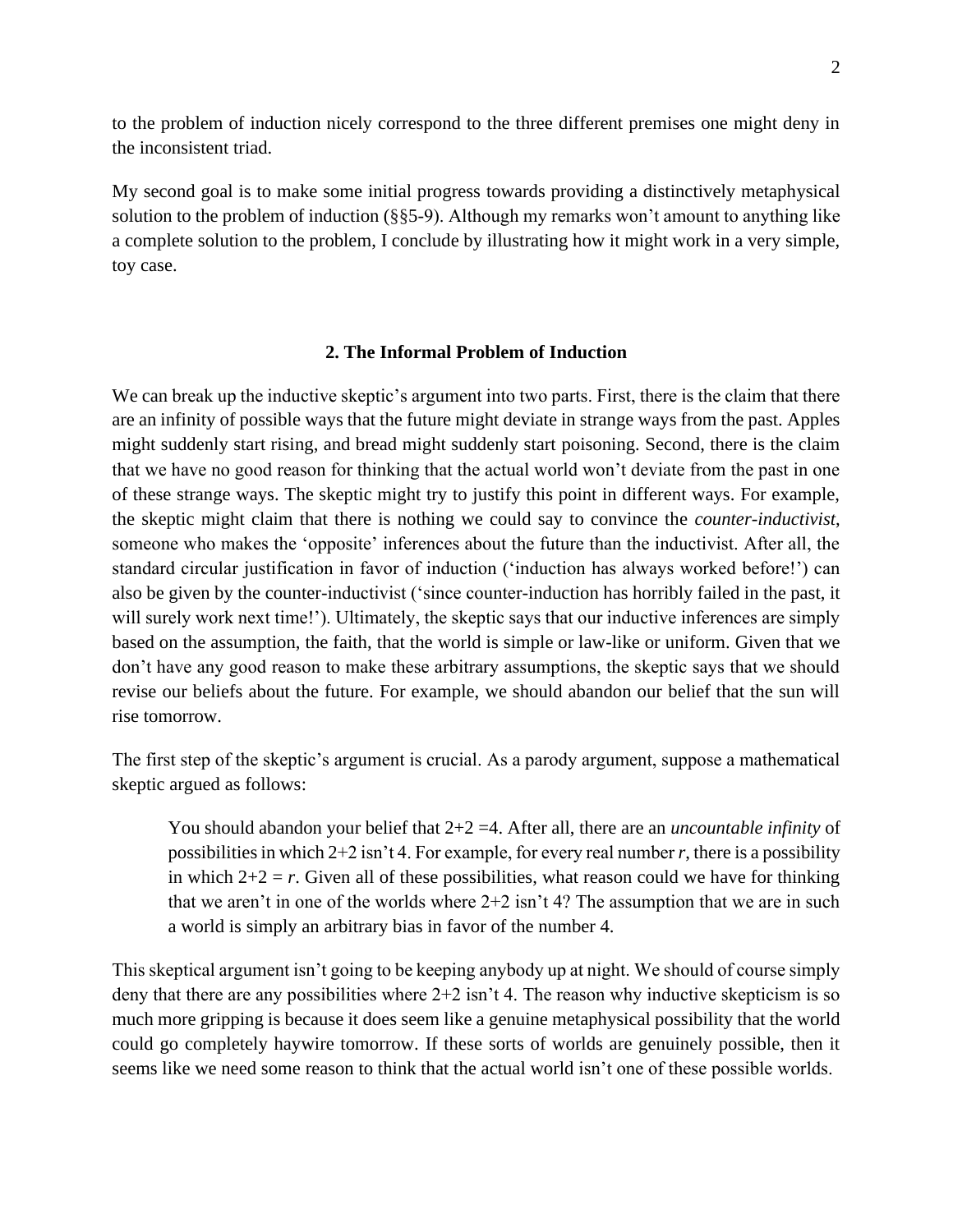Still, even though the problem of inductive skepticism is more compelling, the vast majority of philosophers have not become converted skeptics.<sup>1</sup> In part, this is because it is unclear what positive *argument* there is to think that induction is irrational. The skeptic simply challenges us to provide a justification of induction that would convince the skeptic or other fanciful characters like the counter-inductivist. But why think that we must be able to convince the skeptic in order for induction to be rational? We might not be able to convince the flat-earther that the earth is round. Should we therefore abandon our belief that the earth is round? Roger White (2015) has coined the phrase 'the problem of the problem of induction' to refer to the problem of figuring out what exactly is the skeptic's positive argument against the rationality of induction. In the absence of a precisely formulated positive argument, it is easy to be dismissive of the skeptic. In the next section, I try to formulate a more compelling, probabilistic challenge to our inductive practices, which focuses on our inductive evidence for the fundamental laws of physics.

#### **3. An Inconsistent Triad**

I will start with a certain fanciful thought experiment. Suppose God presents you with two books. Both books contain maximally specific descriptions of a way for the world to be. They include, for example, two alternative complete descriptions of space-time and its material occupants. God assures you that both books describe genuine metaphysically possible worlds, and he reveals to you that *one of the books describes the actual world*. After spending some time reading the two books, you realize that they agree on all matters concerning the present and the past. However, one of the books describes a world that goes on to behave regularly into the future, and the other book describes a world that goes 'haywire' at a certain point in the future. Question: what credence should you have that the 'regular' book describes the actual world?

There are two competing pressures here. On the one hand, the totality of your evidence doesn't discriminate between the two books. After all, both books entail your evidence (which is only about the past and present) with certainty.<sup>2</sup> Suppose we let  $Cr$  be your prior probability function, E be your evidence concerning the past, and  $Cr_E$  be your prior probability function conditioned on your evidence. Furthermore, let's call 'Regular' the proposition that the regular book describes the actual world and 'Irregular' the proposition that the non-regular book describes the actual world. In a Bayesian framework, since both Regular and Irregular entail your evidence, we have that  $Cr(Regular | Regular or Irregular) = Cr(Regular | E and (Regular or Irregular)) = Cr_E(Regular | E)$ 

<sup>&</sup>lt;sup>1</sup> According to the philpapers survey conducted by Bourget and Chalmers (2014), 81.6% of philosophers endorse 'non-skeptical realism' about the external world.

<sup>&</sup>lt;sup>2</sup> Some philosophers would disagree that our evidence is only about the past and present. For example, one might think that our evidence is just our knowledge and that we know things about the future (e.g. see Williamson (2000)). In response, one can modify the case so that the two books agree on the totality of our evidence, whatever it is. So long as our evidence leaves open an uncountable infinity of future possibilities, the three premises of the inconsistent triad can be easily reformulated.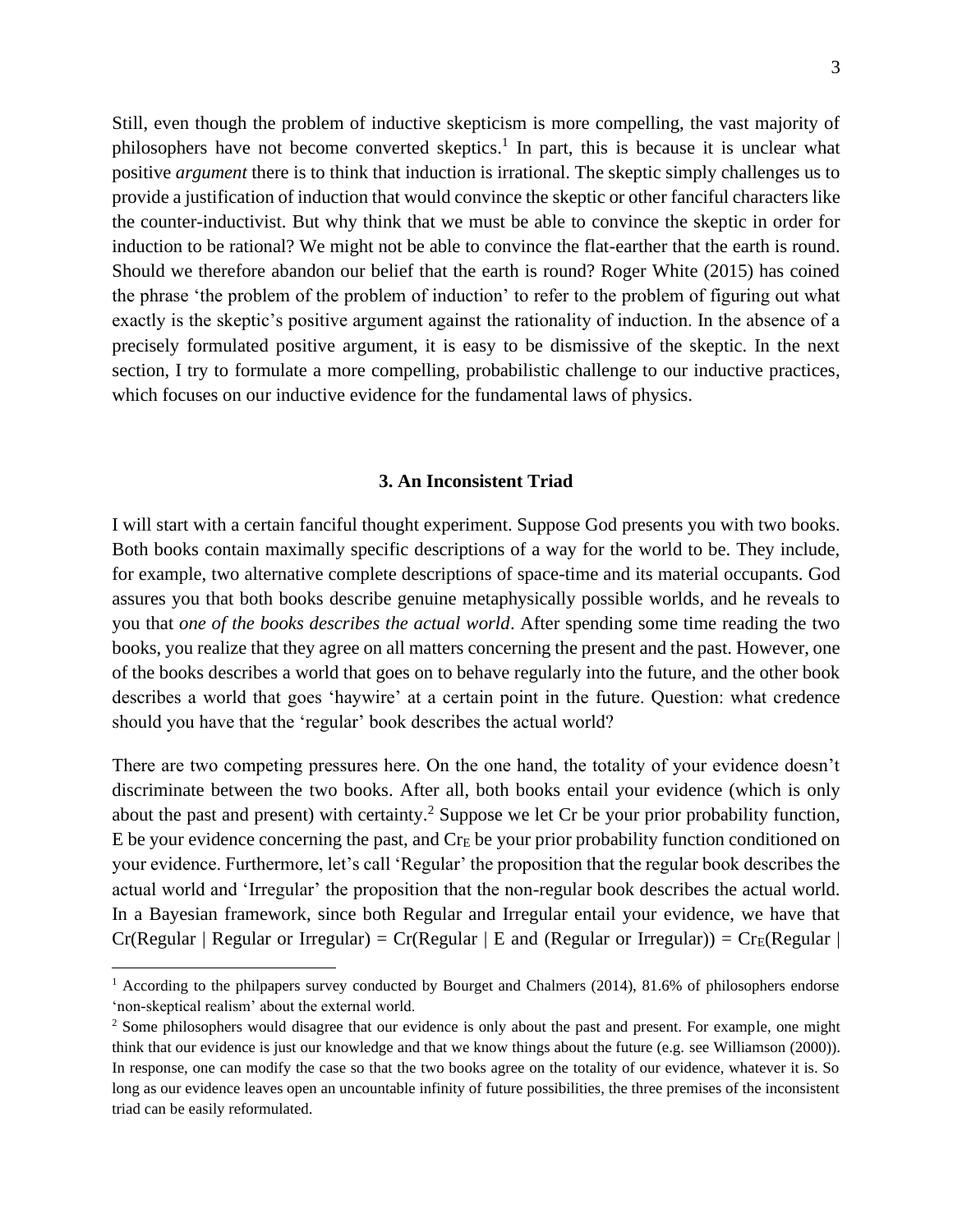Regular or Irregular). In other words, your evidence about the past is entirely *neutral* with respect to whether Regular or Irregular is true. So, if you are to assign a higher probability to Regular, it must be for some wholly *a priori*, non-evidential reason. Since your evidence doesn't count in favor of either possibility, a natural thought is that we should apply the Principle of Indifference and assign a 0.5 credence to both Regular and Irregular.<sup>3</sup> According to one formulation of the Principle of Indifference, you shouldn't assign *different* probabilities to possibilities which are 'evidentially symmetric', where two possibilities are evidentially symmetric just in case you have *no more reason* to suppose that one is true rather than the other (White, 2010). In this case, since we have no evidence that has any bearing on the question, it is natural to think that we have no reason to privilege either one of these possibilities.

The most powerful objection to the Principle of Indifference is the 'multiple partitions' problem, which claims that one can get contradictory verdicts from the Principle of Indifference by assigning equal probabilities to different partitions of the space of possibilities.<sup>4</sup> However, there is no multiple partitions problem here. There are only two ways for the world to be! So, since your evidence is entirely neutral with respect to Regular and Irregular and there is one unique way to 'partition' these two possibilities, there is at least some pressure to assign a 0.5 credence to both Regular and Irregular.

Alternatively, one could violate the Principle of Indifference and 'skew' one's probabilities in favor of Regular, perhaps because Regular is more 'simple' or 'natural'.<sup>5</sup> Of course, the inductive skeptic will be suspicious of these wholly a priori skewings of one's probabilities in the absence of any evidence. Moreover, such skewings seem entirely arbitrary. Exactly how much should we skew our probabilities? 60-40? 90-10?

Perhaps we should be somewhat biased towards simpler possibilities. Still, given that we have no relevant evidence for or against Regular or Irregular, we shouldn't be *too* biased. Here is one natural way to precisify this thought. Say that some credence function Cr satisfies *Weak Regularity* if and only if it obeys the following principle:

Weak Regularity: For any evidence E, given that  $w_1$  and  $w_2$  are maximally specific metaphysical possibilities that entail E,  $Cr_E(w_1 | w_1 \text{ or } w_2) \neq 1 \neq Cr_E(w_2 | w_1 \text{ or } w_2)$ .

Intuitively, a credence function satisfies Weak Regularity just in case it isn't *maximally* biased towards one possibility over another in the absence of any relevant evidence.

<sup>&</sup>lt;sup>3</sup> See van Inwagen (1996) for an explicit defense of the claim that maximally specific possible worlds should be assigned the same probability.

<sup>4</sup> For different responses to the multiple partitions problem, see White (2010) and Huemer (2009).

<sup>&</sup>lt;sup>5</sup> See Sober (2015) for an overview of the uses of simplicity in epistemology, and see Bradley (2020) for a recent approach to the problem of induction that favors natural hypotheses. Hedden (2015) argues that we should be biased towards possibilities that are more explanatory.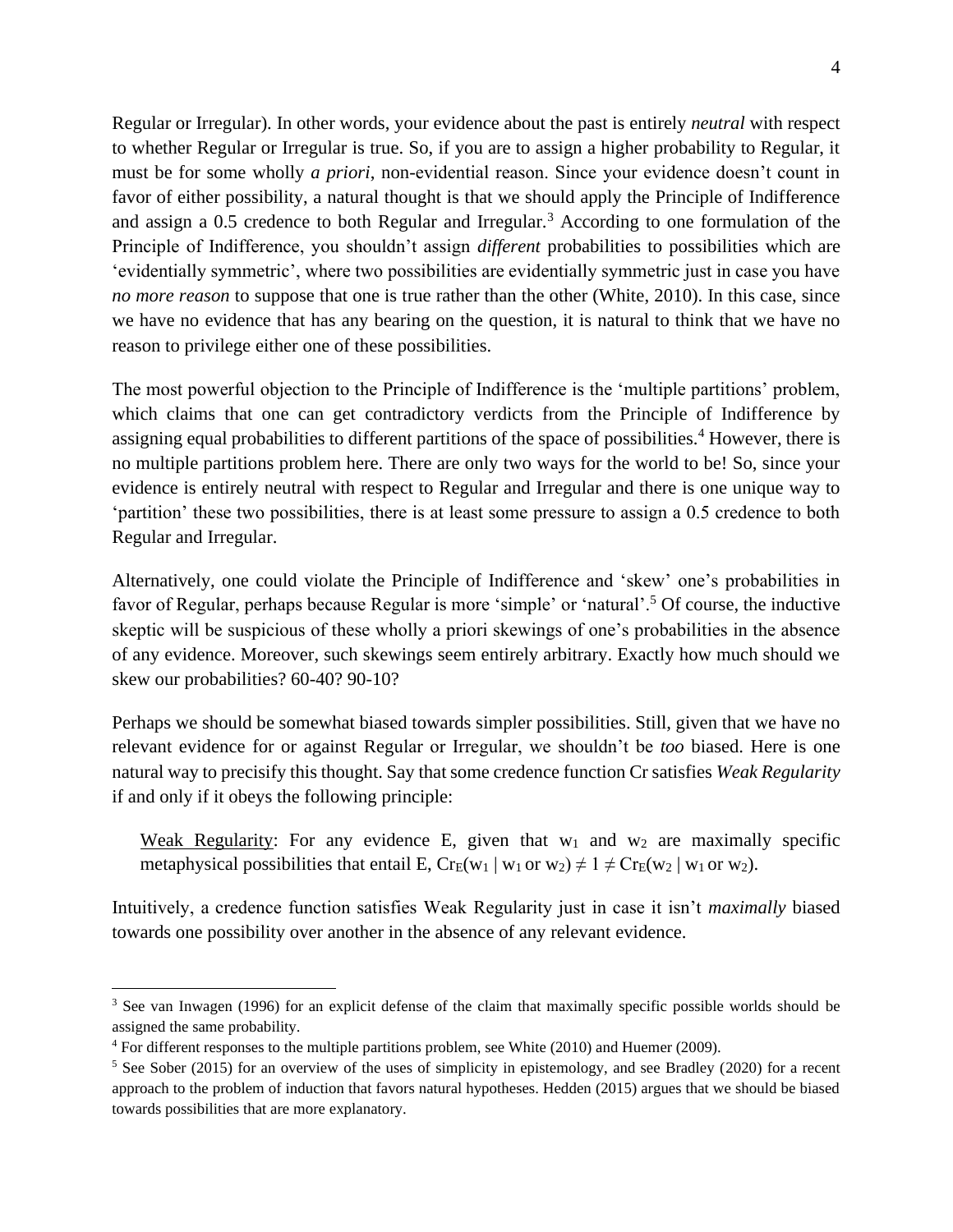The first premise of our inconsistent triad merely makes the following claim:

1. It is rationally permissible to satisfy Weak Regularity.<sup>6</sup>

You don't need to be a fan of the Principle of Indifference to find this first premise attractive. All this premise really says is that it is permissible not to do the *exact opposite* of what the Principle of Indifference recommends (by assigning all of your credence to one of two possibilities in the absence of any evidence).

Let us now turn to a second thought experiment. Imagine the following evidential situation that we might find ourselves in. Suppose that the community of theoretical physicists has unanimously decided on the true deterministic laws of physics, L, describing our universe. Suppose, for example, that billions of years pass without a single counterexample, any measurement can be predicted to arbitrary degrees of precision, the laws are breathtakingly elegant and simple, and physics departments are forced to close down because there is no work left for theoretical physicists to do. Fundamental physics is finally complete! Given this evidential situation, E\*, it seems that the scientists are rational in having very high credence that the true deterministic laws of physics are L. Moreover, suppose that IC is some maximally specific characterization of the initial conditions of the universe, and let  $w_{\text{ICL}}$  be the unique world in which IC describes the exact initial conditions and the deterministic laws of physics L holds. Given that  $Cr_{E^*}(L)$  should be very high, scientists should also assign a similarly high credence to  $Cr_{E*}(w_{ICL} | IC)$ . After all, if they were convinced of the truth of L on the basis of E\*, then given that the initial conditions of the universe are exactly described by IC, they should also be convinced that the actual world was  $w_{\text{ICL}}$ on the basis of E\*.

The second premise of our inconsistent triad also makes an extremely weak claim about this sort of thought experiment:

2. Given E<sup>\*</sup>, one *shouldn't* set Cr<sub>E</sub>\*(L) = 0. So, neither should one set Cr<sub>E</sub>\*(w<sub>ICL</sub> | IC) = 0.<sup>7</sup>

<sup>&</sup>lt;sup>6</sup> This claim is *far* weaker than the claim that it is a rational requirement to obey the principle of 'Regularity', according to which one should always assign a non-zero credence to any possibility that is compatible with one's evidence. First, this claim only makes a claim about what is permissible rather than a claim about what is required. Second, this claim avoids the main objection towards Regularity, according to which one *must* assign a credence of zero to possibilities that are compatible with one's evidence if there are uncountably many such possibilities. This problem is avoided by limiting the principle to *pairwise* comparisons of different possibilities. See Easwaran (2014) for more discussion on the principle of Regularity.

<sup>7</sup> As long as one doesn't take IC to be evidence *against* the truth of L, the second claim follows from the first. Here is a proof. Assume that  $Cr_{E^*}(L | IC)$  is at least as great as  $Cr_{E^*}(L)$ . We know that  $Cr_{E^*}(L | IC) = Cr_{E^*}(w_{ICL} | IC)$ , since the conjunction of L and IC are equivalent to  $w_{\text{ICL}}$ . So, supposing it were rational to assign  $\text{Cr}_{E*}(w_{\text{ICL}} \mid \text{IC}) = 0$ , then it would be rational to assign Cr<sub>E\*</sub>(L | IC) = 0. By our assumption, this would force one to assign Cr<sub>E\*</sub>(L) = 0. This, however, is impermissible. In fact, in order to run the argument we only need to assume that there exists *one* maximally specific hypothesis about the initial conditions that isn't evidence against the truth of L.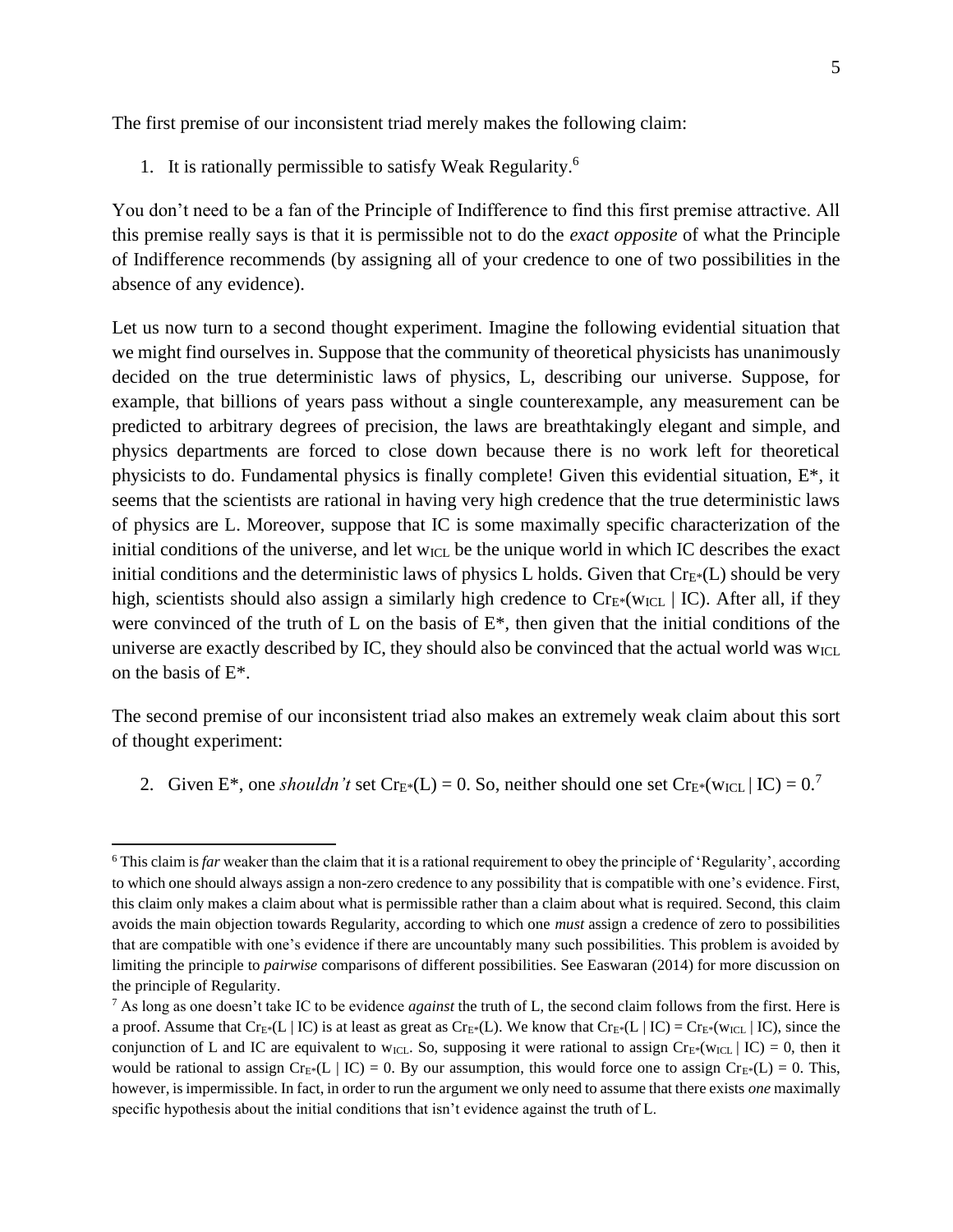All this premise says is that one shouldn't believe the *exact opposite* of what all the scientific experts believe. If all the scientific experts assign high credence to L given  $E^*$ , you shouldn't be maximally confident that L is false given E\*. Similarly, if all the scientific experts believe in global warming, you shouldn't assign a credence of 0 to global warming.

The final premise of our inconsistent triad appeals to the Humean thought that there are an uncountable infinity of ways in which the world may go haywire tomorrow. For example, suppose I am about to drop an apple. Perhaps we may expect it to fall at  $9.8 \text{ m/s}^2$ , but we cannot rule out a priori that it falls at some other rate. It seems like, for every real number  $r \in [0, 10]$ , there is a world just like this one up to now, except the apple drops at exactly  $r \text{ m/s}^2$  when I let it go. In other words:

3. For any initial segment of some world, there are an uncountable infinity of metaphysically possible worlds that exactly match that initial segment and deviate afterwards.

Surprisingly, these three premises imply a contradiction.<sup>8</sup> I will bring out this contradiction by arguing that 1 and 3 entail the falsity of 2. In particular, I will argue that, given 1 and 3, it is rational to set  $Cr_{E^*}(w_{ICL} | IC) = 0$ .

Before presenting the formal argument, it will be useful to provide an informal gloss. The intuitive idea behind the argument is just that the scientist's evidence E\* leaves open an uncountable infinity of worlds that start out in conditions IC (by premise 3). Only *one* of these worlds will be w<sub>ICL</sub>. By premise 1, it is rational not to be 'infinitely' biased towards  $w_{\text{ICL}}$ : when making a pairwise comparison of the plausibility of w<sub>ICL</sub> against one of the other worlds left open by the scientist's evidence, one doesn't have to be certain that  $w_{\text{ICL}}$  is the actual world. However, if one is only 'finitely' biased towards wICL, because there are *so* many alternative possibilities that are left open (an uncountable infinity of them), the probability calculus forces one to assign a credence of 0 to WICL.

Here is the more formal argument (readers may skip to the next section to avoid these formal details). Using 3, let  $S = \{w_i | i \in I\}$  be the uncountably infinite set of worlds that satisfy both  $E^*$ and IC, where I is some index set.<sup>9</sup> By 1, let Cr be some rational prior credence function such that, for any world w<sub>i</sub>  $\in$  S distinct from w<sub>ICL</sub>, Cr<sub>E\*</sub>(w<sub>ICL</sub> | w<sub>ICL</sub> or w<sub>i</sub>)  $\neq$  1  $\neq$  Cr<sub>E\*</sub>(w<sub>i</sub> | w<sub>ICL</sub> or w<sub>i</sub>). For

<sup>&</sup>lt;sup>8</sup> One might be skeptical that this puzzle essentially involves reasoning about infinitary matters, which notoriously leads to all sorts of paradoxes. However, in §§8-9, I will illustrate how my preferred response to the problem of induction has advantages over orthodox Humean and non-Humean views even when applied to certain (toy) finitary cases.

<sup>9</sup> What if there are too many such worlds to form a set? It will suffice for the proof for S to be merely uncountable. So, if there are too many such worlds to form a set, let S be some arbitrary uncountable set-sized collection of worlds that includes  $w_{\text{ICL}}$  and satisfies  $E^*$  and IC.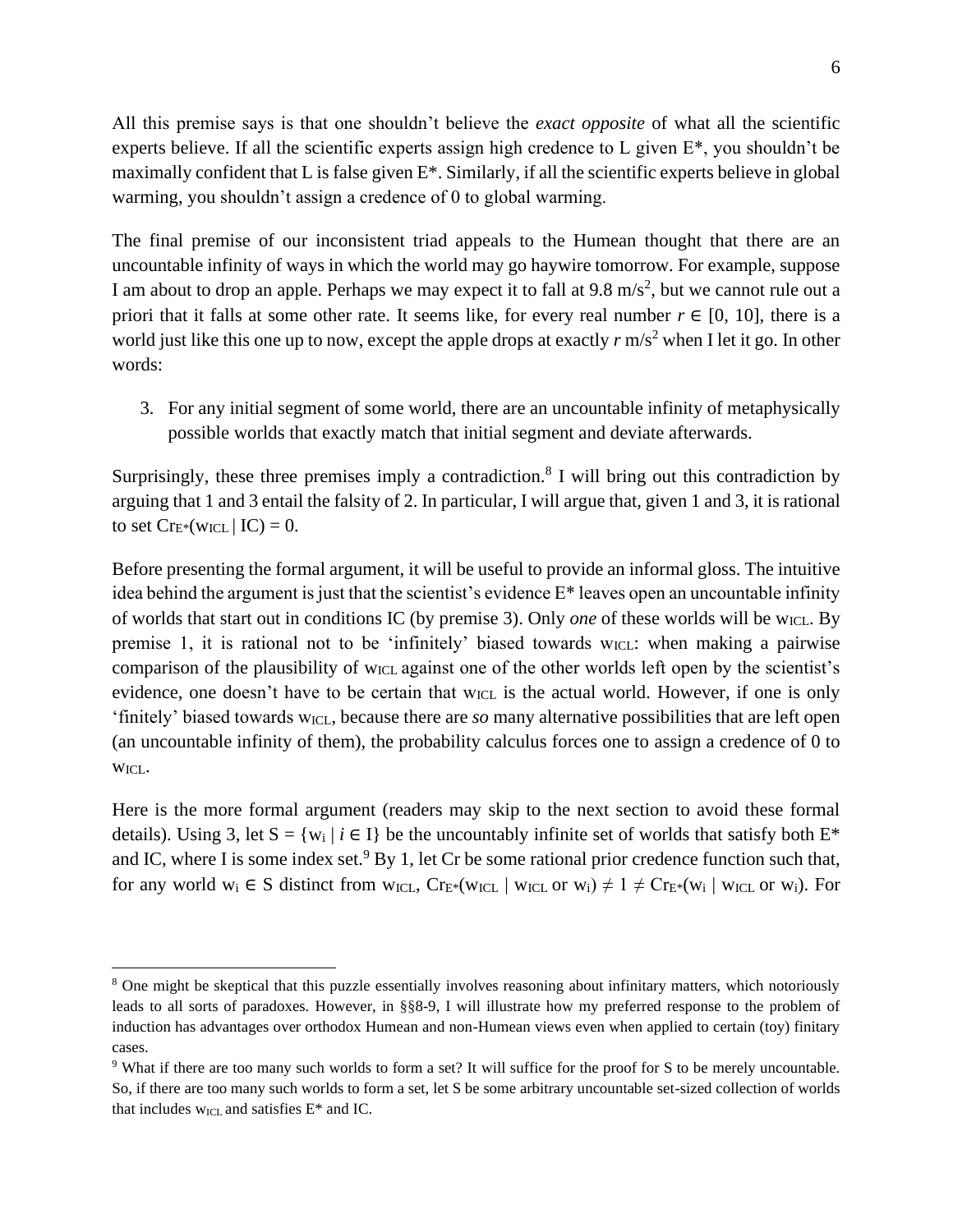every  $i \in I$ , let  $r_i$  be such that the *ratio* of  $Cr_{E*}(w_{\text{ICL}} \mid w_{\text{ICL}})$  or  $w_i$  or  $w_i$  is equal to the ratio of 1 to  $r_i$ . In other words, let  $r_i$  satisfy the following equation:

$$
\frac{Cr_{E*}(w_{\text{ICL}} \mid w_{\text{ICL}} \text{ or } w_i)}{Cr_{E*}(w_i \mid w_{\text{ICL}} \text{ or } w_i)} = \frac{1}{r_i}
$$

For any positive natural number *n*, let  $S_n = \{w_i \mid r_i > 1/n\}$ . Since S is uncountable and equal to the union of each of the  $S_n$ , there must be some *m* such that  $S_m$  is infinite.<sup>10</sup>

Abusing notation, let us also treat S (and  $S_m$ ) as the proposition that the actual world is one of the worlds in S (or S<sub>m</sub>). Then,  $Cr_{E^*}(w_{ICL} | IC) = Cr_{E^*}(w_{ICL} | S)$ , since S is the same set of worlds as the ones that satisfy E<sup>\*</sup> and IC. We also have that  $Cr_{E*}(w_{ICL} | S_m) \ge Cr_{E*}(w_{ICL} | S)$ , since  $S_m$  eliminates more worlds distinct from  $w_{\text{ICL}}$  than S does. To simplify things further, let us also let  $S_m^*$  be some arbitrary *countable* subset of S<sub>m</sub> that includes w<sub>ICL</sub>. Again, we have that  $Cr_{E*}(w_{ICL} | S_m^*) \ge$  $Cr_{E^*}(w_{ICL} \mid S)$ , since  $S_m^*$  eliminates more worlds distinct from  $w_{ICL}$  than  $S_m$  does. So, in order to show that  $Cr_{E^*}(w_{\text{ICL}} | IC) = 0$ , it suffices to show that  $Cr_{E^*}(w_{\text{ICL}} | S_m^*) = 0$ .

Let us label the worlds in  $S_m^*$  as follows:  $w_{\text{ICL}}$ ,  $w_1$ ,  $w_2$ ,  $w_3$ ,  $w_4$ , ... It is a theorem of the probability calculus that  $Cr_{E^*}(w_{ICL} | S_m^*) = Cr_{E^*}(w_{ICL} | w_{ICL}$  or  $w_1$  or  $w_2$  or ...) = 1 / (1 +  $r_1 + r_2 + ...$ ). Since each of these  $r_i$  is at least 1/m, it follows that  $Cr_{E^*}(w_{ICL} | S_m^*) = 0$ , as desired.

#### **4. Three Ways Forward**

How should we respond to this contradiction? There are three ways out, each of which is revisionary of a different aspect of our theorizing about the world.

First, consider premise 1. The primary motivation for premise 1 appealed to the way we should reason about some space of possibilities. Given that we have no evidence favoring either maximally specific possibility, it should at the very least be *permissible* not to be maximally confident in either one! In some ways, denying premise 1 corresponds to the standard way philosophers have tried to respond to the problem of induction. Many philosophers have thought that we should be biased in favor of hypothesis that are natural, simple, or explanatory over ones that are gerrymandered or complex. However, it is easy to feel that it is far too dogmatic to assign *probability 1* to the regular possibility in the absence of any evidence, especially in the absence of some sort of explanation as to why we should expect the world to be regular *a priori*. Let's call those who respond to the inconsistent triad by denying premise 1 *Dogmatists*.

 $10$  This is the only step where we use the assumption that S is uncountable. The proof could work equally well for countable S so long as we assume that there is some infinite S<sub>n</sub>. For example, if one thinks there are countably many 'symmetric' ways the world could deviate from  $w_{\text{ICL}}$ , and one thinks that one should assign an equal ratio between  $w_{\text{ICL}}$  and each of these symmetric deviant worlds, then the proof would work just the same.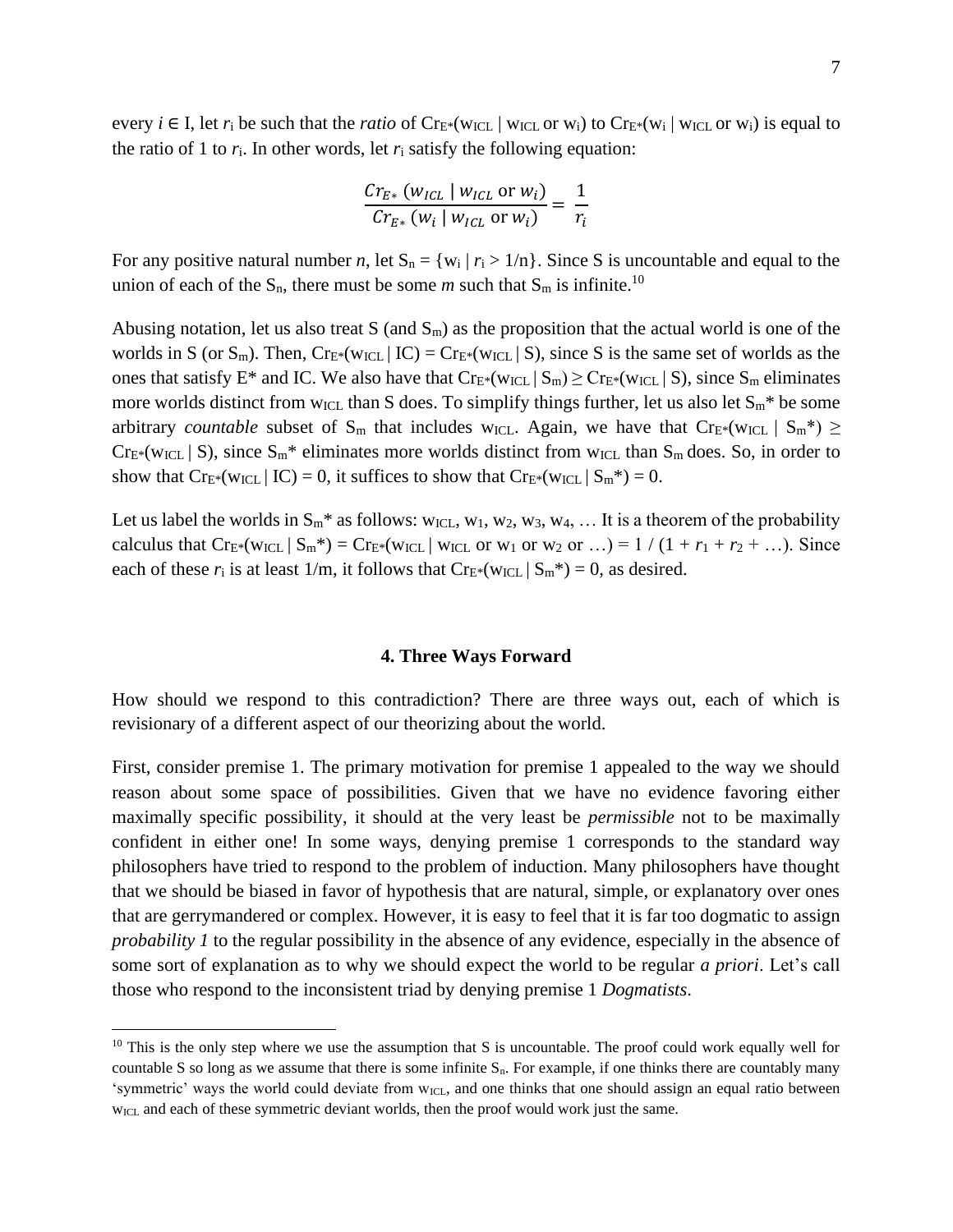Next, consider premise 2. The primary motivation for premise 2 appealed to a certain first-order judgement. If the experimental evidence E\* for L was so good that every physicist unanimously endorsed L, then at the very least we shouldn't be *certain* that L is false! Giving up on premise 2 corresponds to a kind of skepticism about inductive reasoning, since inductive reasoning is supposed to align with how scientists actually reason. In fact, denying premise 2 is analogous to claiming that induction is no better than counter-induction. After all, if premise 2 is false, having the exact opposite views as the scientific community (with respect to the laws of physics) is perfectly rational. Let's call those who respond to the inconsistent triad by denying premise 2 *Skeptics*. 11

Lastly, consider premise 3. Premise 3 is a metaphysical claim which is supported by Hume's conceivability argument. Descartes is an example of a philosopher who might have denied premise 3. According to Descartes, there is a priori reason to believe in the existence of a perfect God, in the form of the ontological argument. Since a perfect God is not a deceiver, there is a priori reason to doubt the metaphysical possibility of worlds where we are radically deceived, such as irregular worlds where apples start falling up for no apparent reason.

One might also think that contemporary non-Humeans, who believe in fundamental laws, necessitation relations, or causal powers, would deny premise  $3<sup>12</sup>$  However, contemporary non-Humeans typically don't argue for the *impossibility* of Humean worlds, which lack such primitive non-Humean posits. Typically, non-Humeans only argue that we have good reason to think that the *actual* world is governed by (say) primitive laws. Since standard non-Humean views don't identify any flaws in Hume's conceivability argument, they are not able to rebut the main argument in favor of premise 3. Why can't the world simply *lack* primitive laws or (say) second-order necessitation relations between universals? The non-Humean needs to provide some reason to think that the source of natural necessity in the world can be found in all possible worlds.<sup>13</sup>

<sup>&</sup>lt;sup>11</sup> One might think that this skeptical argument isn't too worrying because it still makes induction rationally *permissible*. However, an argument for the irrationality of induction isn't too far off. If one strengthens premise 1 to claim that Weak Regularity is rationally required, then one can weaken premise 2 to claim that it is rationally permissible to assign  $Cr(L | E^*) > 0$ . This modified version of the inconsistent triad would still be an inconsistent triad, and the first and third premises would entail that it is irrational to believe in accordance with the community of scientists.

<sup>&</sup>lt;sup>12</sup> For an overview of contemporary non-Humean views, see Hildebrand (2020).

<sup>&</sup>lt;sup>13</sup> A small minority of non-Humeans, such as Wilson (2013) and Bird (2007), have defended 'strong' necessitarian views, according to which the actual laws of physics govern every possible world, which would make Humean worlds impossible. However, rather than responding to Hume's conceivability argument, these views typically reject *a priori* modal epistemology altogether. There is therefore a worry that these views cannot help with the problem of induction, if the only grounds for believing that every possible world is governed by regular laws presuppose that induction works for discovering the laws of the actual world. The view I will end up defending is at least in principle compatible with the kind of *a priori* modal epistemology that is defended by Chalmers (2002). In fact, it will crucially utilize what Chalmers calls 'open inconceivabilities' (pp. 186-188).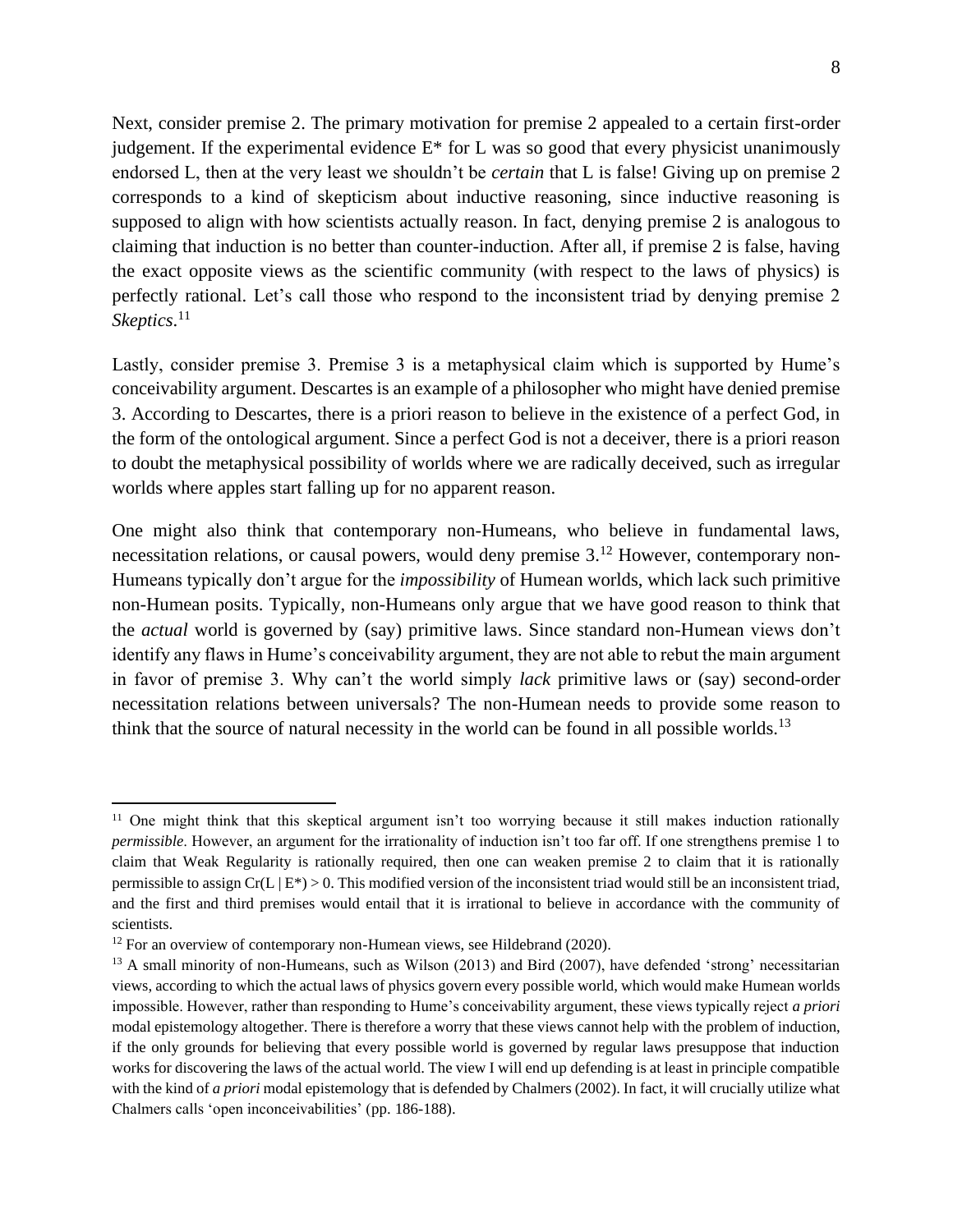Let's call those who respond to the inconsistent triad by denying premise 3 *Rationalists*. From the Rationalist perspective, we should view this inconsistent triad as having a similar structure to the so-called 'fine-tuning' argument.<sup>14</sup> The fine-tuning argument begins with a certain (alleged) empirical observation: the fact that the universe is able to support life depends very delicately on certain physical parameters. When this empirical fact is supplemented with certain plausible probabilistic principles in epistemology, we are led to surprising metaphysical conclusions, such as the existence of God or a multiverse. When faced with this kind of argument, we have two choices: we can either reject these plausible probabilistic principles or revise our metaphysics (by positing a cosmic designer or the existence of a multiverse). Fans of the fine-tuning argument say that we should accept these plausible probabilistic principles, and thereby accept the revisionary metaphysical consequences. The structure of the problem of induction is similar.<sup>15</sup> The urgency of the problem of induction is motivated by an empirical observation: the universe is an extraordinarily regular place, which is governed by precise and exceptionless physical laws.<sup>16</sup> When this empirical observation is supplemented with certain plausible probabilistic principles (namely, premises 1 and 2), we are led to a revisionary metaphysical conclusion (namely, the denial of premise 3). We can either reject these plausible probabilistic principles, or we can revise our metaphysics. Either way, something has to give.

Should we be Dogmatists, Skeptics, or Rationalists? It seems to me that we should at least *try* to be Rationalists. Skepticism more or less amounts to giving up on the scientific enterprise. Because Dogmatism posits extremely strong probabilistic biases that don't seem to have an adequate

<sup>&</sup>lt;sup>14</sup> For overviews of the fine-tuning argument, see Manson (2009) and Friederich (2018).

<sup>&</sup>lt;sup>15</sup> Of course, the substantive probabilistic principles and associated metaphysical conclusions differ between the two arguments. For example, the fine-tuning argument needs to be supplemented with principles of 'anthropic' reasoning concerning the epistemology of self-locating beliefs (e.g. see White (2000) and Sober (2003, 2009)). The argument I have presented does not rely on any such principle. Moreover, if the fine-tuning of the universe is to motivate the existence of God, it needs to be supplemented with certain prior probabilities concerning 'divine psychology' (e.g. see Weisberg (2010, 2012) and Hawthorne and Isaacs (2018)). The argument I have presented does not rely on any such principle either. The most important similarity between the two arguments is that they can both be motivated by a kind of indifference reasoning. However, our inconsistent triad only needs an extremely weak principle in the vicinity of indifference reasoning, namely Weak Regularity.

<sup>&</sup>lt;sup>16</sup> The way I have made this somewhat vague empirical observation precise is by focusing on one particular aspect of physical laws: the fact that they are deterministic. An immediate worry that one might have here concerns quantum mechanics: haven't we discovered that the laws of quantum mechanics are indeterministic? I have two replies to this worry. First, two of the three main approaches to interpreting quantum mechanics, namely Bohmian Mechanics and Everettian Quantum Mechanics, are fully deterministic, while 'spontaneous collapse' approaches are indeterministic. See Maudlin (2019) and Norsen (2017) for a survey of these three main proposals. As Wallace (2020) has emphasized, a main drawback of spontaneous-collapse theories (as well as Bohmian theories) is that they cannot adequately account for the full range of applications of quantum theory, since they are largely limited to the non-relativistic quantum mechanics of particles. Second, and more importantly, the inconsistent triad does not assume that the *actual* laws of physics are deterministic. Accepting premises 1 and 3 entail that it is *impossible* for it to be the case that we should have non-zero credence in any hypothesis about the deterministic laws of physics, no matter what possible world we inhabit.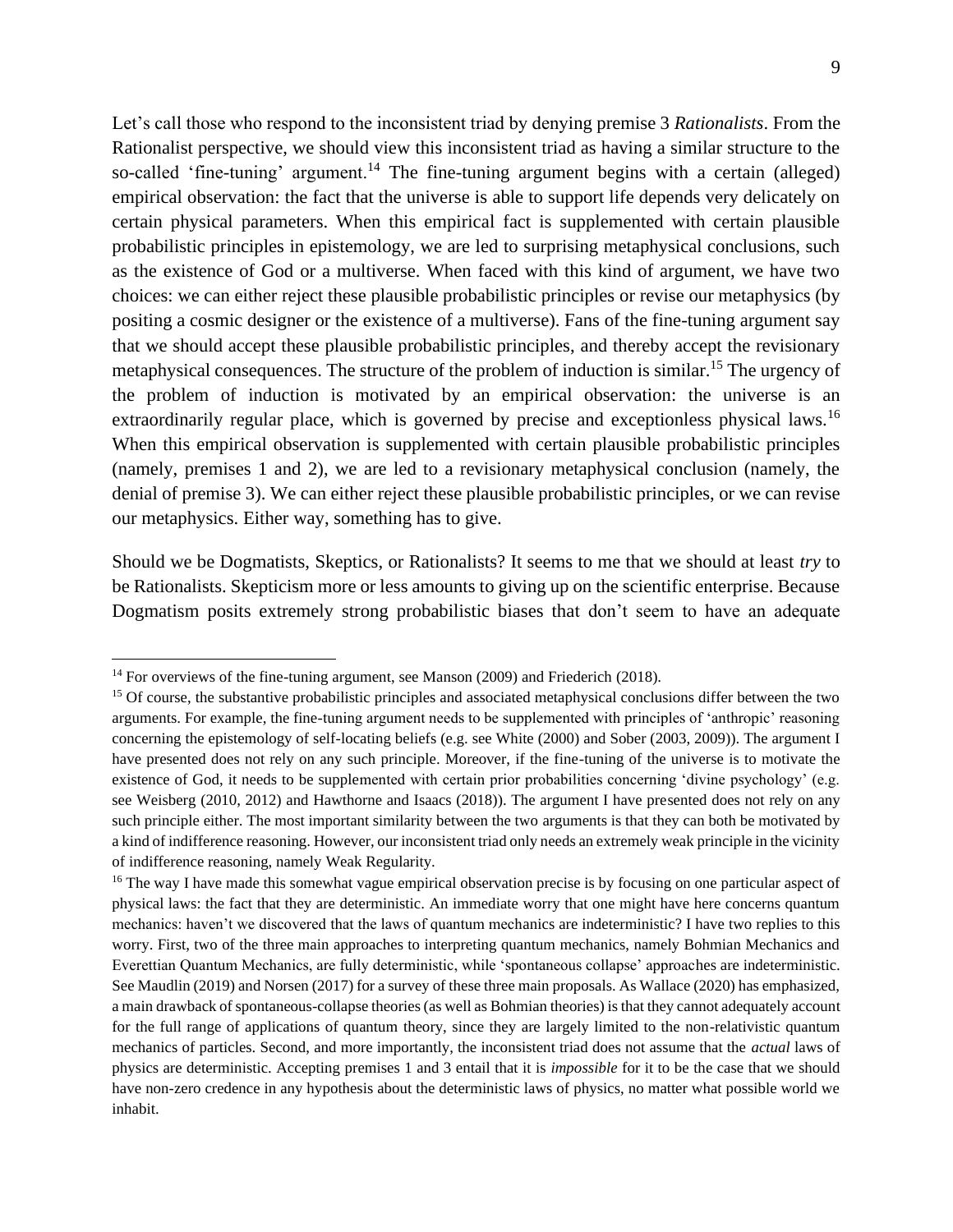explanation, Dogmatism more or less amounts to giving up on a satisfactory epistemology of induction. However, for those philosophers who are committed Humeans, Dogmatism is perhaps the most natural horn to take. Dogmatists pay the cost of having an implausible epistemology in order to have an (allegedly) plausible modal metaphysics. When all is said and done, it might turn out that this cost is worth paying. Still, it is worth inquiring into whether we need to pay this epistemological cost. Perhaps the metaphysical price of rejecting premise 3 isn't as steep as it may initially seem.

Here is what the Rationalist needs to do. First, the Rationalist needs to provide a coherent metaphysical account that responds to Hume's conceivability argument and casts doubt on premise 3. Second, the Rationalist should try to avoid the main drawback of the Dogmatist account by showing how induction could be vindicated *without* biasing or skewing one's probabilities in arbitrary ways. In what follows, I will try to provide the very beginnings of such an account.

The Rationalist approach to induction I will defend involves two key steps. First, in §§5-7, I will present and motivate a metaphysical picture on which premise 3 is false.<sup>17</sup> At this stage, my goal isn't to argue that such a metaphysics is *true*, but merely to argue that it cannot be ruled out *a priori*: such a metaphysics deserves to be a serious and live epistemic possibility. Many other philosophers have given arguments for the different parts of the metaphysics that I will describe, but my main goal will simply be to lay out the different interacting parts of the metaphysical picture. Next, in §§8-9, I argue that the epistemic viability of such a metaphysics may open up a non-Dogmatist approach to induction. I do this by considering a very simple toy case, which illustrates the advantages of the approach over standard Humean and non-Humean approaches to induction.

## **5. The Inscrutability of Matter**

According to many philosophers, science only gives us a very limited picture of the physical world. This view has been held in different guises by Kant, Russell, and Lewis, as well as contemporary Structuralists and Russellian Monists.<sup>18</sup> On this view, science only reveals the abstract causal

<sup>&</sup>lt;sup>17</sup> I do not wish to argue that the metaphysics that I will describe is the *only* way to deny premise 3. I am skeptical that non-Humean theories that are based on primitive laws or necessitation relations between universals can reject premise 3, because there doesn't seem to be any reason to think that these non-Humean features are present in every possible world. However, non-Humean views which locate the source of natural necessity in the nature of physical properties themselves have a better shot of rejecting premise 3, since every possible world with a similar past to our own must have some physical properties.

<sup>18</sup> Langton (2001, 2004) defends an interpretation of Kant in which we can never have knowledge of things 'in themselves', and Lewis (2008) endorses a similar conclusion. Contemporary Russellian Monists, such as Strawson (2006), follow Russell (1927) in endorsing a similar conclusion. For an overview of Structural Realism, see Ladyman (2016).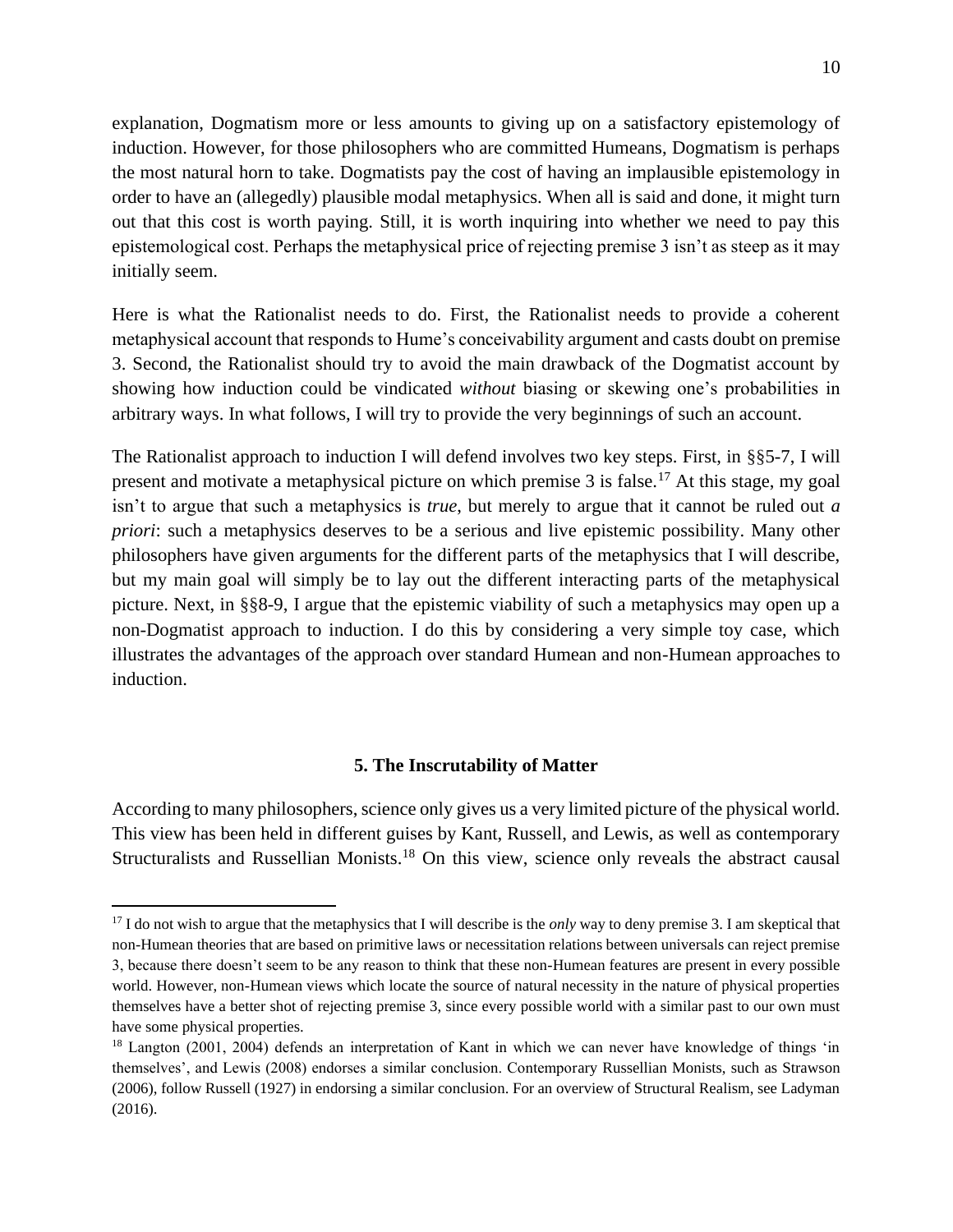*structure* of reality, rather than its *intrinsic nature*. For example, science only tells us that electric charge is whatever it is that plays a certain causal role (e.g. it attracts opposite charges and repels like charges). Likewise, mass is whatever it is that attracts other massive objects and resists acceleration. However, science leaves us completely ignorant about the intrinsic nature of (say) mass and charge.

Consider, for example, the following, allegedly complete, description of a possible world:

Structuralist World: There is a single entity *x* which has some property or other, call it F. *All there is to say* about F is that it makes things that have it have some other property, call it G, at the next time. *All there is to say* about G is that it makes things that have it have the property of being F at the next time. This cycling goes on forever.

To many philosophers, it seems like this cannot be a complete description of a possible world. The description leaves out the intrinsic nature of F and G, because it only describes the causal *relations* between F and G. Some have thought that in a structuralist world such as this one, the nature of any property would circularly depend on the nature of other properties. Since the nature of F is wholly exhausted by how it effects the nature of G, it seems like to understand the nature of F we would first have to understand the nature of G. But, similarly, since the nature of G is wholly exhausted by how it effects the nature of F, it seems like to understand the nature of G we would first have to understand the nature of  $F!^{19}$ 

To get a better grip on these 'intrinsic natures', consider the following analogy. There are two ways of describing phenomenal properties, which specify *what it's like to be* something. Functionally, pain is whatever it is that occupies a certain causal role. For example, it is typically caused by tissue damage and typically causes avoidance behavior. However, there is also the intrinsic nature of pain – how it feels, or its 'phenomenal character'. There is what pain *does* on the one hand, and what it is *intrinsically like*, on the other hand. According to many philosophers, the same goes for matter. Physics only describes what physical properties *do*, but not what they are *intrinsically like*.

What are these intrinsic natures of fundamental physical properties like? Philosophers who have advocated for this view typically are skeptical that we can know what they are like. Continuing with the analogy of phenomenal properties, many have thought that phenomenal properties that are radically different than the ones we have experienced are *ineffable* to us. For a blind person, it is hard to see how the nature of phenomenal colors could be adequately described. Similarly, if we were to meet a radically alien intelligent species, we couldn't begin to describe what their phenomenology is like. Our situation isn't that there is a range of perfectly well-understood options

<sup>19</sup> This circularity worry has been advanced by Russell (1927), Robinson (1982), Blackburn (1990), Armstrong (1997), Heil (2003), Lowe (2006), and Goff (2017). It is primarily directed towards 'pure powers' theorists, such as Bird (2007), who believe that the nature of a physical property is wholly exhausted by its causal powers.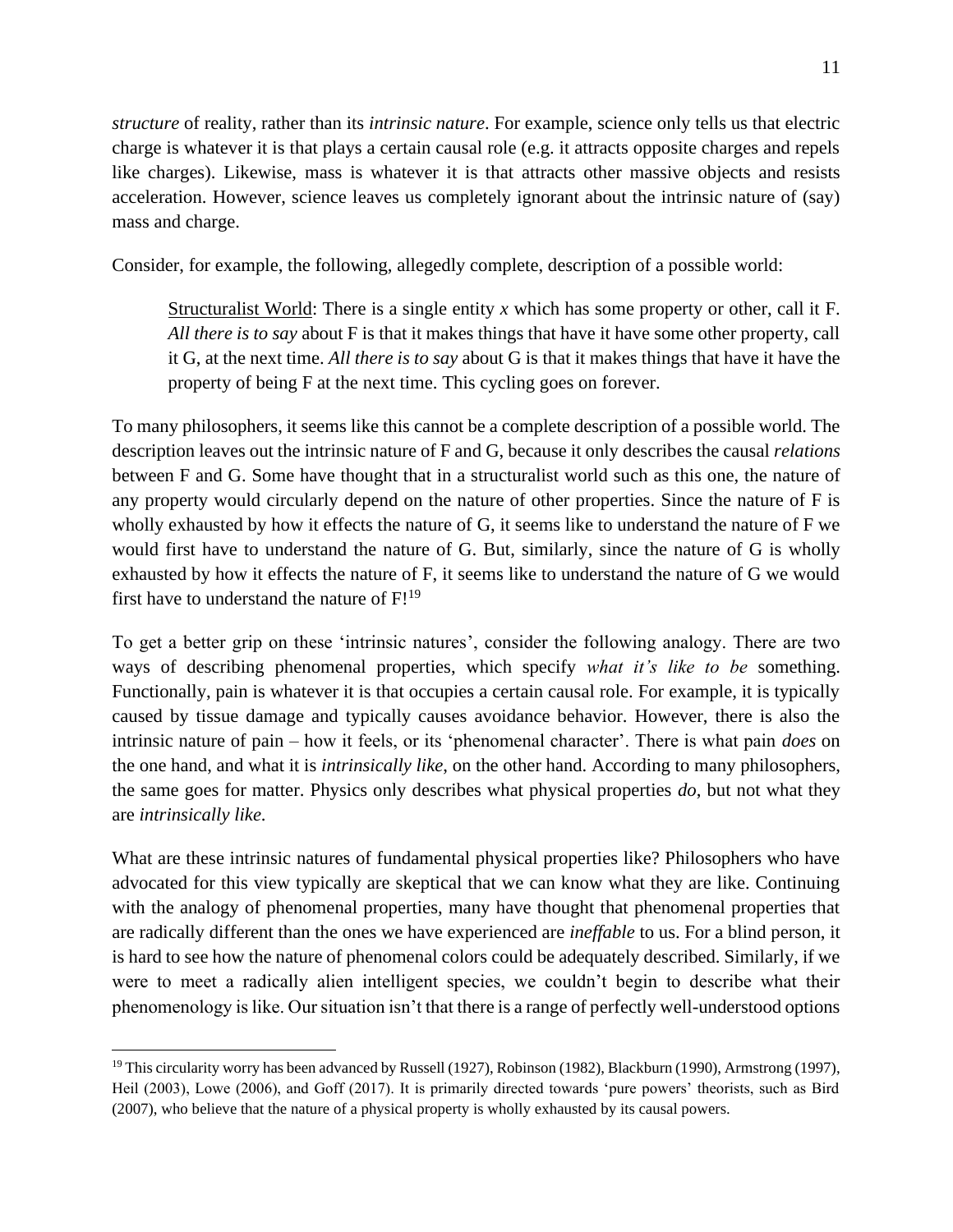for what the alien's phenomenology could be like, and we are simply ignorant of which is the correct option. Rather, the complete truth about the alien's phenomenology is just not describable using the concepts that we have. Similarly, it is natural to think that the intrinsic nature of matter is ineffable to us. It is not that we have a range of perfectly well-understood options for what the intrinsic nature of matter could be like, and we are simply ignorant of which is the correct option. Rather, it seems like the complete truth about the intrinsic nature of matter is just not describable using the concepts we have.

These considerations motivate the following metaphysical thesis, which many philosophers have argued is ultimately an a priori truth:

NATURE: Necessarily, all fundamental physical properties have some intrinsic nature.<sup>20</sup>

By appealing to NATURE, we can already see that there is a problem with Hume's conceivability argument. When we are conceiving of irregular worlds, where apples start rising for no apparent reason, we are not conceiving of a *complete* possible world, since we are not conceiving of the underlying intrinsic nature of the apple and its surroundings. To continue with the analogy of phenomenal properties, when we are watching a movie, the movie does not reveal the *phenomenology* of the people inside the movie. At best, we can only infer their phenomenology from what the movie shows. Similarly, when we conceive of an apple rising for no apparent reason, it is as if we are watching a mere 'movie' of the apple rising inside of our minds, which leaves out facts about the intrinsic nature of the apple and its surroundings.

Say that an ideally conceivable *structural* possibility is some ideally conceivable maximal specification of the spatiotemporal and causal structure of a world.<sup>21</sup> Say that an *intrinsic* possibility is some maximal specification of a metaphysically possible world, including its intrinsic nature.

Question: Are all ideally conceivable *structural* possibilities realized by some *intrinsic* possibility?

<sup>&</sup>lt;sup>20</sup> Different philosophers use different terms of art that correspond to the phrase 'intrinsic nature', but each of these terms has various connotations that I would like to avoid. For example, some philosophers may describe these intrinsic natures as *quiddities*. However, Hildebrand (2016a) draws an important distinction between 'bare quiddities' and 'qualitative quiddities'. Bare quiddities only differ from other bare quiddities by being primitively distinct. Qualitative quiddities differ from other qualitative quiddities by being qualitatively distinct. I am using the phrase 'intrinsic nature' synonymously with Hildebrand's notion of a qualitative quiddity. Jacobs' (2011) notion of a 'thick quiddity' is also synonymous with my use of 'intrinsic nature'. Other philosophers may use the term 'categorical property' to describe these intrinsic natures. However, some philosophers (e.g. see Bird (2007)) stipulate that 'categorical properties' cannot necessitate a corresponding disposition, but I am using the phrase 'intrinsic nature' in such a way so that it is an open question whether some intrinsic nature necessitates a corresponding disposition (see §6).

 $21$  For much more on ideal conceivability, see Chalmers (2002).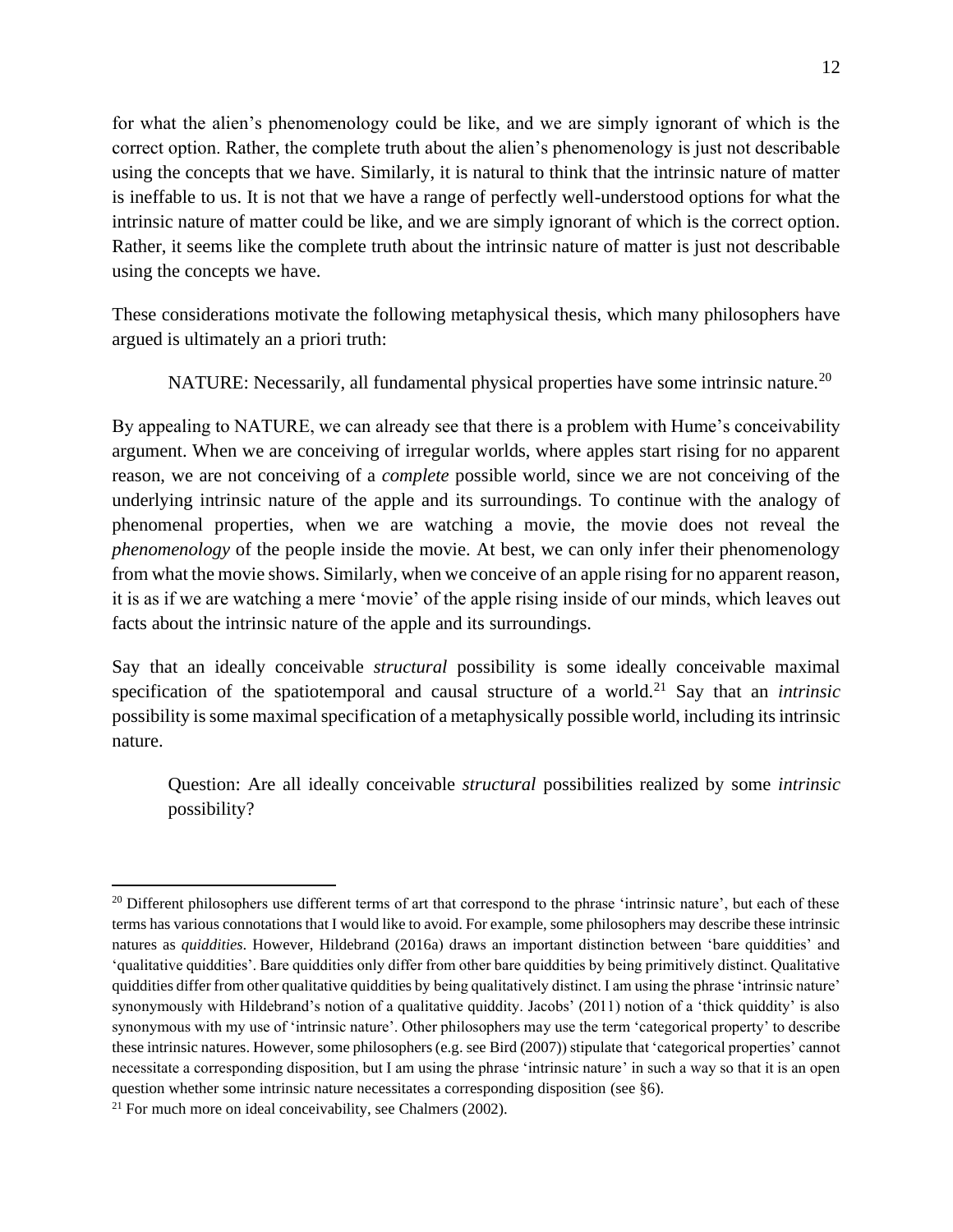If the answer is 'no', then it might well be that the conceivable *structural* possibilities where things go 'haywire' may not be genuinely metaphysical possible after all.

#### **6. Powerful Qualities**

We can distinguish two views about the intrinsic nature of physical properties. On one view, these intrinsic natures are *powerful*, and on another view, they are *powerless*. To say that an intrinsic nature is powerful is to say that it grounds a corresponding disposition or causal power. Otherwise, it is powerless.

Again, we can consider an analogy with phenomenal properties. According to some, phenomenal properties are powerful. This view has been defended in different ways by Mørch (2014, 2017, 2019a, 2019b, 2020), Langsam (2011), and Builes (2020). <sup>22</sup> While a full defense of the Phenomenal Powers view is far beyond the scope of this paper, some initial motivation for the view can be found by reflecting on our own conscious experiences. It is natural to think, for example, that *pain* makes subjects who experience it try to avoid it simply in virtue of how bad it feels. *Pleasure* might make subjects who experience it try to pursue it simply in virtue of how good it feels. Someone who feels *tired* or *exhausted* might be disposed to stay in bed simply in virtue of how tired they feel. These connections between these experiences and their effects are certainly defeasible. Of course, in our own case, human subjects endure pain for all sorts of reasons. Someone might endure short-term pain in order to avoid more pain in the future (e.g. going to the dentist), or in order to experience a greater pleasure (e.g. masochism), etc.<sup>23</sup> However, in the *absence* of any interfering causes like these, it seems like pain has a certain kind of default power to dispose subjects to at least *try* to avoid it. Similarly, throwing a ball at a window might cause the window to break, but only in the absence of any interfering causes. Of course, the wind might blow the ball away before it hits the window, or the window might be shattered by a rock before the ball gets to it, etc.

It is important to note that the claim that the intrinsic natures of physical properties are powerful doesn't need to be associated with consciousness or phenomenology in any way. Many

 $22$  Goff (2017, 2020) also argues that 'consciousness+' properties – properties which have both phenomenal and nonphenomenal aspects – ground a corresponding disposition.

<sup>&</sup>lt;sup>23</sup> One common objection to the claim that pain grounds avoidance-dispositions is the phenomenon of pain asymbolia. Those who have pain asymbolia may experience pain without the corresponding feeling of unpleasantness, so they are not motivated to avoid the pain. For this objection to go through, it would have to be maintained that pain experiences for those who have pain asymbolia have the very same phenomenal character as ordinary experiences of pain. However, this is doubtful. It is natural to think that the *unpleasantness* of pain is part of the phenomenal character of ordinary experiences of pain. On this view, what the phenomenon of pain asymbolia shows is that ordinary phenomenology of pain has two components, a sensory component and an affective component. For those who have pain asymbolia, these two components come apart, and they only experience the sensory component without the affective component. For much more on this, see Grahek (2007) and Mørch (2019a).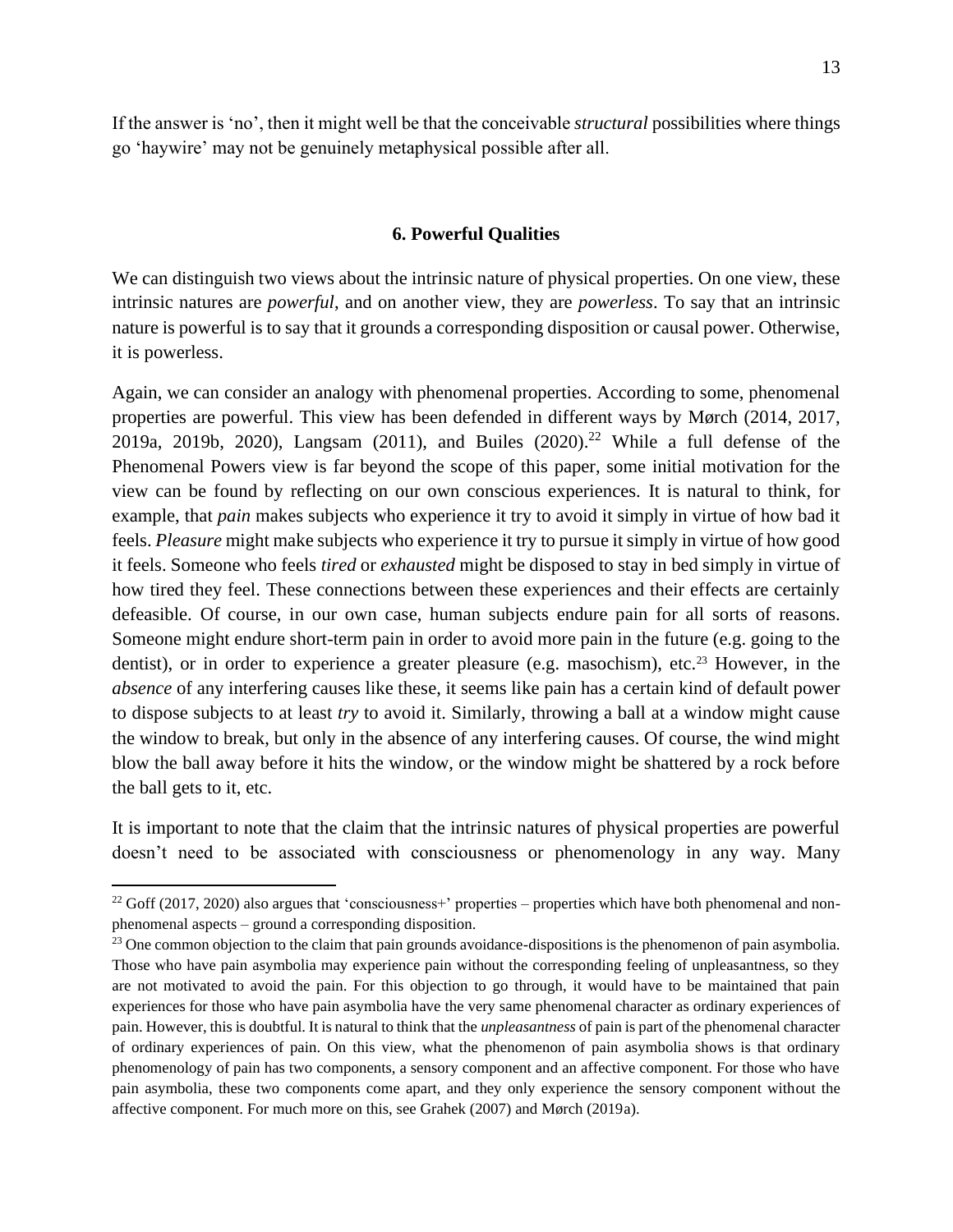metaphysicians, including Heil (2003, 2012), Martin (2008), Jacobs (2011), and Taylor (2013), have argued in favor of a general 'Powerful Qualities' view, according to which the intrinsic nature of physical properties are both qualitative *and* dispositional.<sup>24</sup>

Other philosophers have argued in favor the so-called Eleatic Principle, which roughly states that in order for any entity to exist, it must have causal powers.<sup>25</sup> This principle would preclude the existence of entities which were entirely causally inert, perhaps because their intrinsic nature is entirely powerless.

Building on these views, here is a speculative metaphysical hypothesis:

POWER: The possible intrinsic natures of fundamental physical properties are all powerful.

Ultimately, what we should think about POWER will turn on various difficult and controversial metaphysical debates. For our purposes, however, we won't need the claim that POWER is particularly plausible. In fact, as we will see below, it is fine if POWER is fairly *im*plausible. All we will need at this point is that POWER *cannot be ruled out a priori*. Given that POWER concerns a realm of properties that are entirely ineffable to us, it's not clear how we could possibly rule this out *a priori*, since we don't have a positive conception of *any* of the possible intrinsic natures of fundamental physical properties. Because of this, it seems safe to say that POWER cannot be ruled out a priori.

#### **7. Regular Powerful Qualities**

We've now reached our final section on speculative metaphysics. If POWER is true, what kinds of powers can these possible intrinsic natures give rise to? Can they give rise to entirely 'gerrymandered' powers? Consider the power*: disposed to play the charge-role before 2020 and the mass-role afterwards*. Could there be any intrinsic nature that gives rise to this power?

Again, if we consider the analogy with phenomenal properties, none of the (allegedly) powerful phenomenal properties we are acquainted with are anything like this. Pain, for example, disposes one towards avoidance behaviors regardless of where or when it happens. Similarly, if you feel

<sup>24</sup> The Powerful Qualities view is usually associated with the claim that qualities are *identical* to dispositions, whereas I have formulated the claim that qualities (or 'intrinsic natures') are powerful as the claim that intrinsic natures *ground* a corresponding disposition. For further reason to reject the identity view, see Taylor (2019). However, for our purposes, these metaphysical details will not be relevant. So long as the intrinsic nature of a physical property necessitates a corresponding disposition (whether this is by grounding or identity), the epistemological pay-offs will be similar.

<sup>&</sup>lt;sup>25</sup> Armstrong (1978) and Ellis (1990, p. 22) endorse the Eleatic principle, and Field (1980) can also be interpreted as an Eleatic. See Colyvan (1998) and Cowling (2015) for discussions of the Eleatic Principle.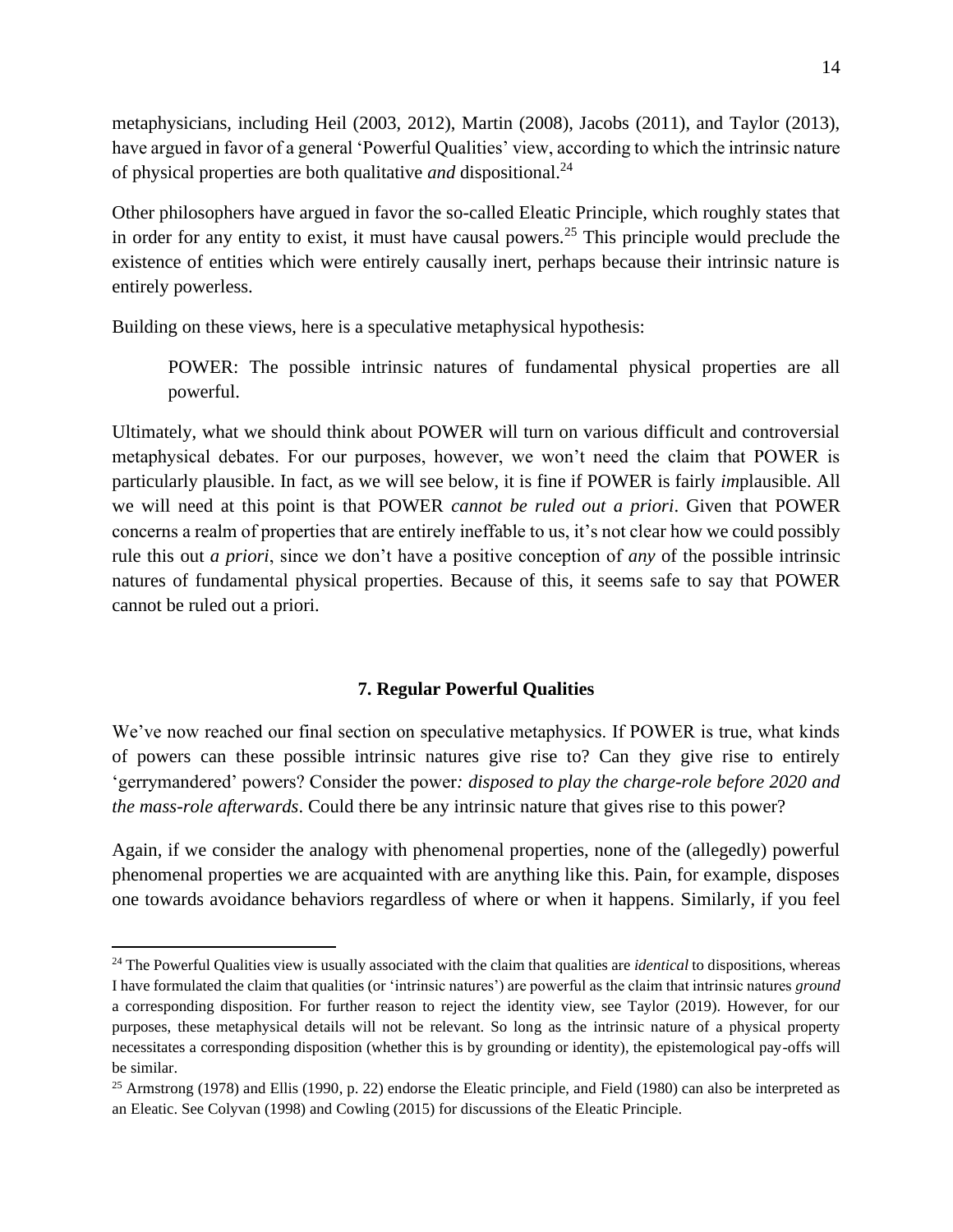*exhausted*, this isn't going to motivate you to stay in bed on Mondays and jump out of bed on Tuesdays. On reflection, it's hard to see how an intrinsic nature *could* give rise to such a gerrymandered power. Reflecting on our experience motivates the following speculative metaphysical hypothesis, which builds on POWER:

REGULAR: The only ideally conceivable structural possibilities realized by an intrinsic possibility are regular.

If all intrinsic possibilities contain intrinsic natures that are powerful in regular ways, then such intrinsic possibilities will only ever realize regular structural possibilities, instead of structural possibilities that go 'haywire' in various ways. Again, we will not be needing the claim that REGULAR is particularly plausible. As we will see below, we will only need the claim that REGULAR cannot be ruled out a priori.

An obvious clarificatory question to ask of REGULAR is what 'regular' means. Although there is some intuitive, vague content to which structural possibilities are regular, the phrase is meant to be a placeholder that must be filled in by different precise physical principles. An important question is exactly how to precisify it. Given that we are speculating about the possible ineffable intrinsic natures of things, it's hard to know exactly how it should be filled. One way it could be filled in is by saying that the only structural possibilities realized by an intrinsic possibility are ones that are governed by our actual physical laws, such as the Schrödinger equation in quantum mechanics. However, this can seem fairly ad hoc. What could explain why every possible intrinsic nature must conform to Schrödinger's equation?

A more promising route is to look to the long history of both physicists and philosophers who have advanced purportedly *necessary* constraints on the laws of physics of a very general form. In his recent book, Darrigol (2014) surveys and assesses many of these necessary principles, ranging from the attempts of pre-Newtonian philosophers such as Descartes and Leibniz, to present day rational reconstructions of Quantum Mechanics. Ultimately, the most plausible ways to precisify 'regular' will come from the kind of rationalistic investigation carried out by these physicists and philosophers. Briefly, however, let us go through two simple and non-technical examples of how such purportedly necessary principles may be motivated.

Some philosophers and physicists have thought that certain kinds of *conservation laws* are necessary constraints on the laws of physics.<sup>26</sup> Lange (2007, 2012) has also argued that conservation laws are distinctive because they should be treated as 'meta-laws': laws that constrain the 'first-order' laws of physics. We might therefore conjecture that one principled way of filling in 'regular' is as follows:

<sup>26</sup> See Darrigol (2014, Ch. 3)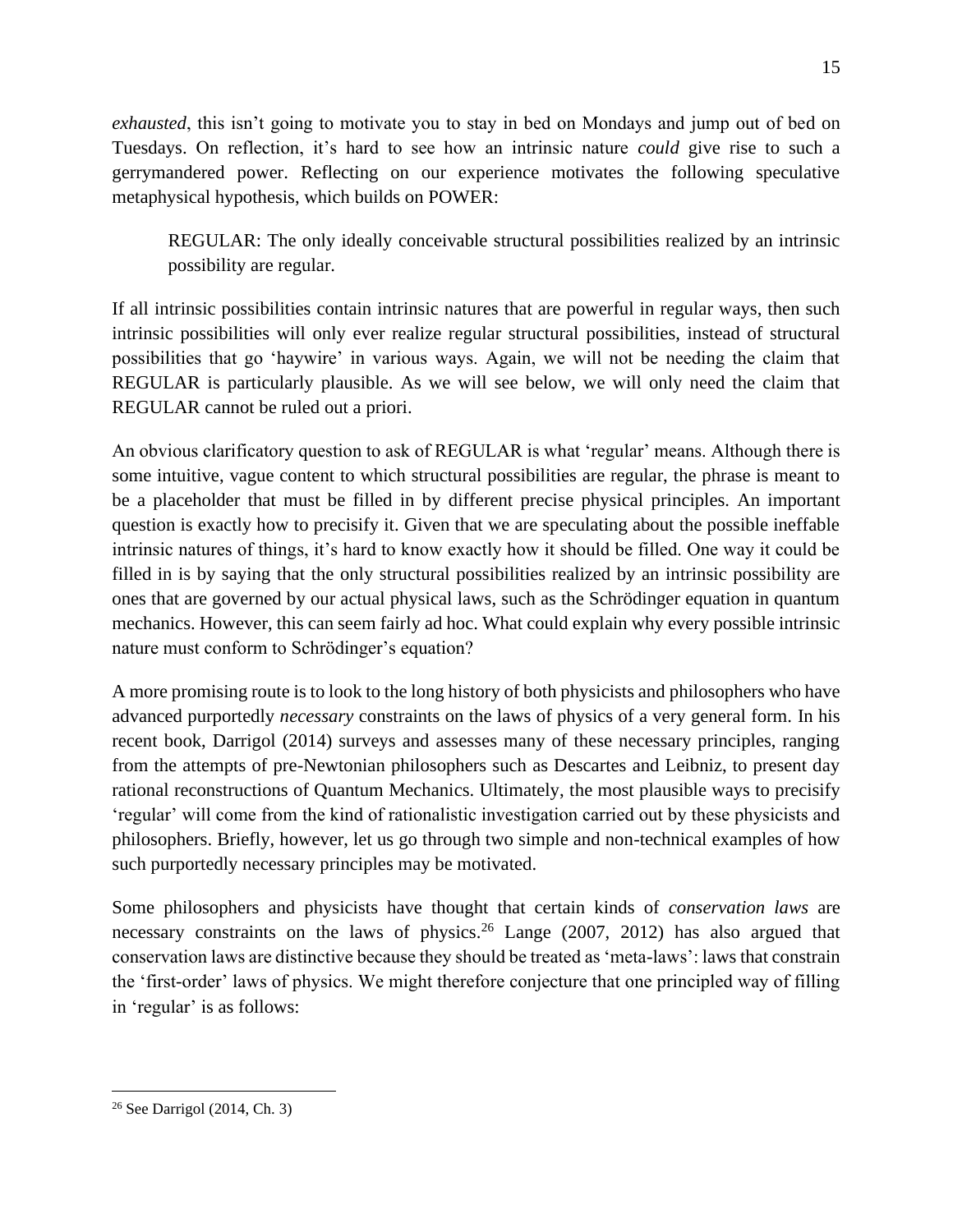CONSERVATION: The only ideally conceivable structural possibilities realized by an intrinsic possibility conform to various conservation laws (e.g. conservation of energy, conservation of linear and angular momentum, etc.)<sup>27</sup>

Rationalist philosophers such as Descartes and Leibniz typically argued for the necessity of conservation laws on theistic grounds.<sup>28</sup> However, in modern times a plausible a priori case can be made for CONSERVATION by appealing to certain mathematical results proven by Emmy Noether connecting conservation laws to symmetry principles. Using these mathematical results, it can be shown that conservation of energy follows from the fact that the laws are invariant across time, and conservation of linear and angular momentum follow from the fact that the laws are invariant across spatial translations and rotations. We have already seen that the causal powers of (say) pain seem to be invariant across time and space. Whether or not pain causes avoidance behavior is insensitive to where or when that pain is instantiated. But, we can go further. If the causal powers of physical properties are to be *fully grounded* in their intrinsic natures, then these causal powers cannot be sensitive to anything *but* these intrinsic natures. As a consequence, they cannot be sensitive to where or when these intrinsic natures happen to be instantiated. Otherwise, the causal powers of physical properties would only be *partly* grounded in their intrinsic natures and *partly* grounded in where or when they happen to be instantiated. At least given POWER, then, it seems like a plausible a priori case can be made in favor of CONSERVATION.

Another kind of principle that has been pervasive in our physical theories is a principle of *continuity*. Can a physical system transition from one state to another, without traversing states that are intermediate between the two? One way to make this principle precise is as follows:

CONTINUITY: The only ideally conceivable structural possibilities realized by an intrinsic possibility are ones whose trajectory across phase space is continuous.<sup>29</sup>

One might also consider different strengthening of this principle:

<sup>&</sup>lt;sup>27</sup> The details of exactly how to formulate these different conservation laws will sensitively depend on the physical framework that they apply to (for example, these conservation laws look very different in General Relativity than in Newtonian Mechanics). Although these physical details are metaphysically important, they won't matter for the general epistemological upshots we will discuss later. The main purpose of this section is merely to illustrate some possibilities for how to precisify REGULAR, and so I will consider the simplified case of Newtonian mechanics.

<sup>&</sup>lt;sup>28</sup> See Garber (1992, Ch. 7) for a discussion of Descartes' arguments for conservation principles, and Garber (1995) for a discussion of Leibniz's arguments. The modal status of Leibniz' arguments for conservation laws is controversial. In the *Theodicy*, Leibniz wrote, '[The laws of motion] do not derive entirely from the principle of necessity, but from the principle of perfection and order; they are an effect of the choice and the wisdom of God'. Leibniz scholars disagree about whether Leibniz is best interpreted as thinking that God could have chosen to make a different world than the actual world (e.g. see Griffin (2012)).

<sup>29</sup> Different physical theories have different phase spaces. The *phase space* of a physical theory represents all of the physically possible states of a system, where each point represents a possible state. Each axis of a multi-dimensional phase space corresponds to one of the degrees of freedom of a system (e.g. a particle's position or momentum).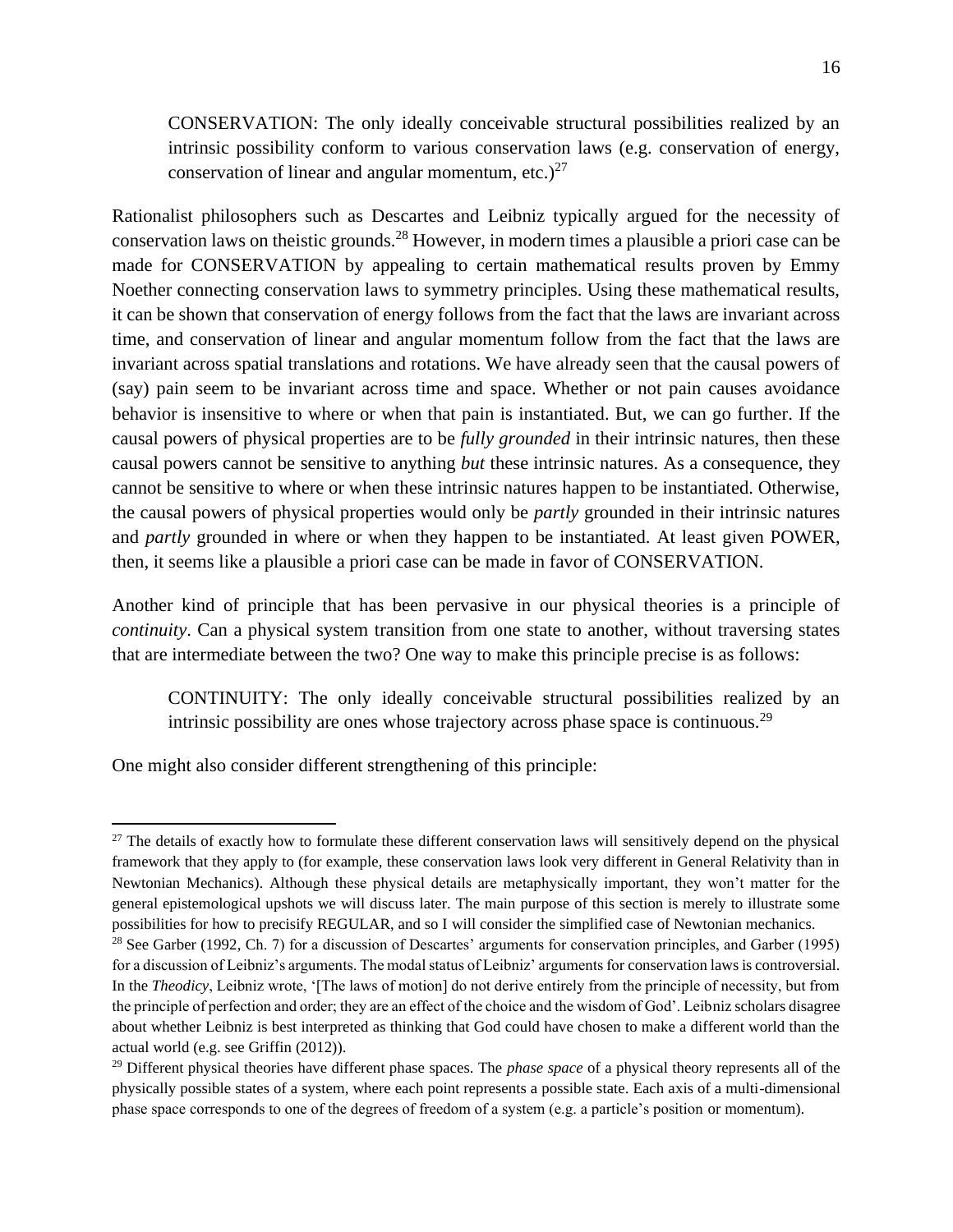DIFFERENTIABILITY: The only ideally conceivable structural possibilities realized by an intrinsic possibility are ones whose trajectory across phase space is differentiable.

SMOOTHNESS: The only ideally conceivable structural possibilities realized by an intrinsic possibility are ones whose trajectory across phase space is smooth (i.e. infinitely differentiable).

These kinds of continuity principles were perhaps most famously defended by Leibniz (*NE*), who wrote that 'Nothing takes place suddenly, and it is one of my great and best confirmed maxims that *nature never makes leaps*. I call this the Law of Continuity' (p. 56). One can try to motivate CONTINUITY on the grounds that, given POWER, it seems like small changes in the intrinsic nature of a physical system should only give rise to small changes in the kind of effects that those intrinsic natures give rise to. Otherwise, it would seem that the power of that physical system cannot be intelligibly traced back to its intrinsic nature. Suppose, for example, that some physical system evolved continuously within the interval of time  $[t_1, t_2]$ , but then sharply and discontinuously 'leapt' to some other state right after *t*2. Then, the intrinsic nature of the system at *t*<sup>2</sup> would have made the system 'leap', but the intrinsic nature of the system at any time arbitrarily close to *t*<sup>2</sup> did *not* make the system leap! This would therefore be a case where arbitrarily similar intrinsic states of a physical system (the state at  $t_2$  compared to the state at any time arbitrarily close to *t*2) give rise to radically different kinds of causal effects (leaps vs non-leaps). A very natural hypothesis is that none of the possible intrinsic natures of matter can be like this.<sup>30</sup>

Of course, much more should be said about what kinds of physical principles should constrain modal space according to REGULAR (e.g. see Darrigol 2014). For our epistemological purposes, we will only need the claim that it is possible to understand REGULAR in a precise and principled way, and it is not an a priori truth that REGULAR is false.

## **8. Our Predicament: A Toy Case**

Having finished describing a metaphysics on which premise 3 is false, let us finally turn back to our inconsistent triad. Orthodox modal metaphysics, inspired by Hume's a priori conceivability argument, endorses the following:

PLENITUDE: Every ideally conceivable structural possibility is realized by a genuine metaphysical possibility.

<sup>&</sup>lt;sup>30</sup> In contemporary physics, there are some interpretations of quantum mechanics that seem to violate these continuity principles (such as objective collapse interpretations like GRW), but there are also popular interpretations of quantum mechanics that are perfectly consistent with these kinds of principles (such as Bohmian Mechanics and the Many Worlds Interpretation). See Maudlin (2019) and Norsen (2017) for an introduction to these three different interpretations of quantum mechanics.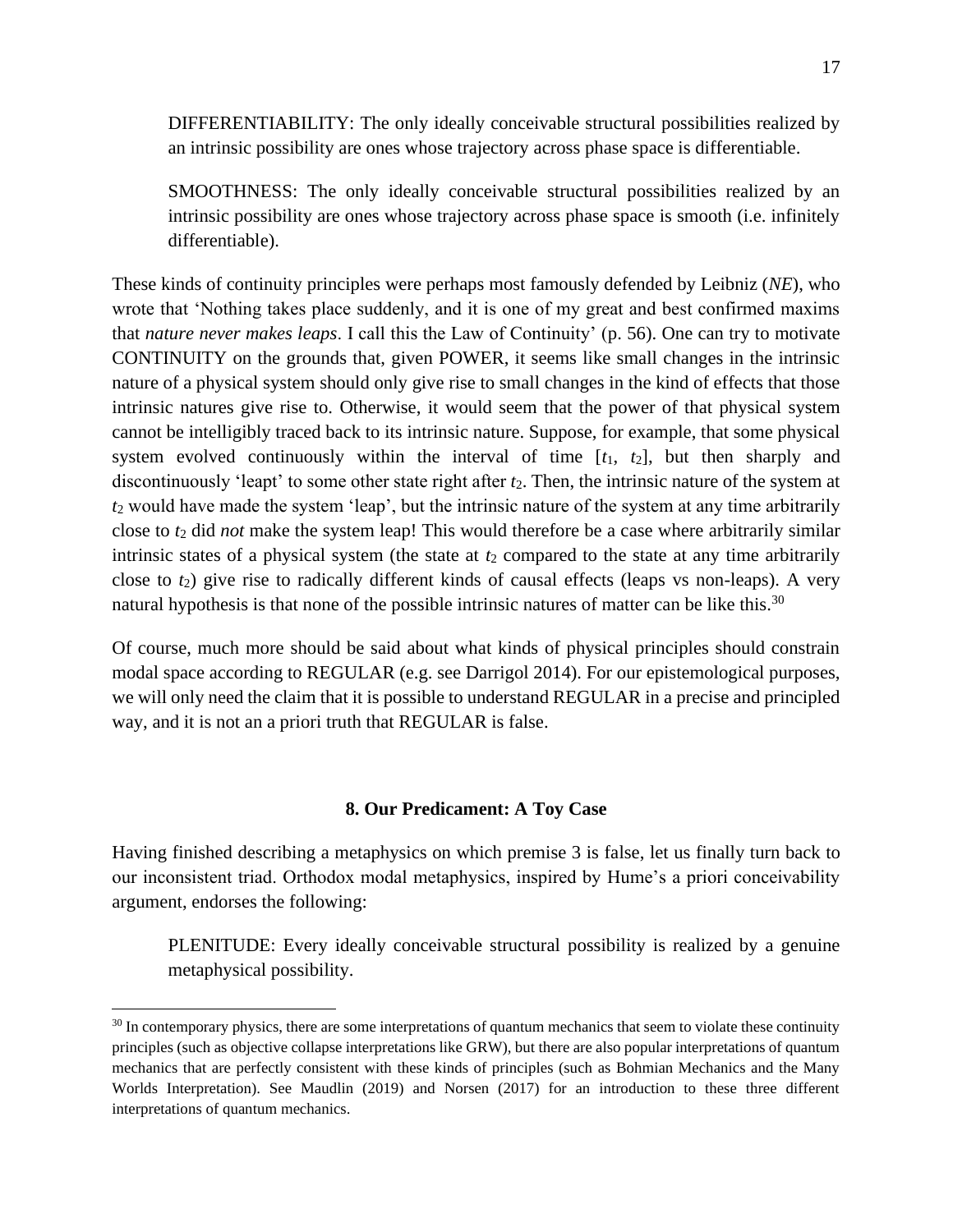Because of PLENITUDE, orthodox metaphysics implies that premise 3 in our inconsistent triad is an a priori truth:

3. For any initial segment of some world, there are an uncountable infinity of metaphysically possible worlds that exactly match that initial segment and deviate afterwards.

I have argued that PLENITUDE is not an a priori truth. Hume's conceivability argument fails because NATURE is an a priori truth, and we fail to conceive of the intrinsic natures of things when we are conceiving of possibilities in which things go 'haywire'. In contrast to PLENITUDE, I have put forward a metaphysical picture in which REGULAR is true, which builds on NATURE and POWER. While I have argued that REGULAR cannot be ruled out a priori, I don't think that we are in a position to know that REGULAR is true a priori either. While many philosophers have given a priori arguments that support principles like NATURE, POWER, and REGULAR, the truth of REGULAR ultimately turns on the possible ineffable intrinsic natures of physical properties, which we are largely ignorant of. Since there are principled metaphysical pictures which give rise to both PLENITUDE and REGULAR, I believe we should have non-zero credence in both pictures.

However, if we don't know REGULAR a priori, how does this help with the problem of induction? Do we still need to 'skew' our probabilities towards regular possibilities to secure the rationality of induction? One of the main motivations for pursuing a Rationalist response to inductive skepticism was precisely to avoid the Dogmatist reply to our inconsistent triad, which needed to arbitrarily skew our prior probabilities in extremely strong ways.

I believe that once REGULAR is open to us, there is hope for recovering induction without having to skew our probabilities at all. Perhaps we could recover induction by simply being *indifferent* among the possibilities within any given Modal Space. Here is a very toy example that illustrates this hope:

Grid Modal Space: Suppose that every possible world was a 10x10 grid. Each square may be black and white, and "times" are represented by the different columns. Suppose the actual world is such that the first five columns are white except for the top two squares, which are black. What will happen in the future?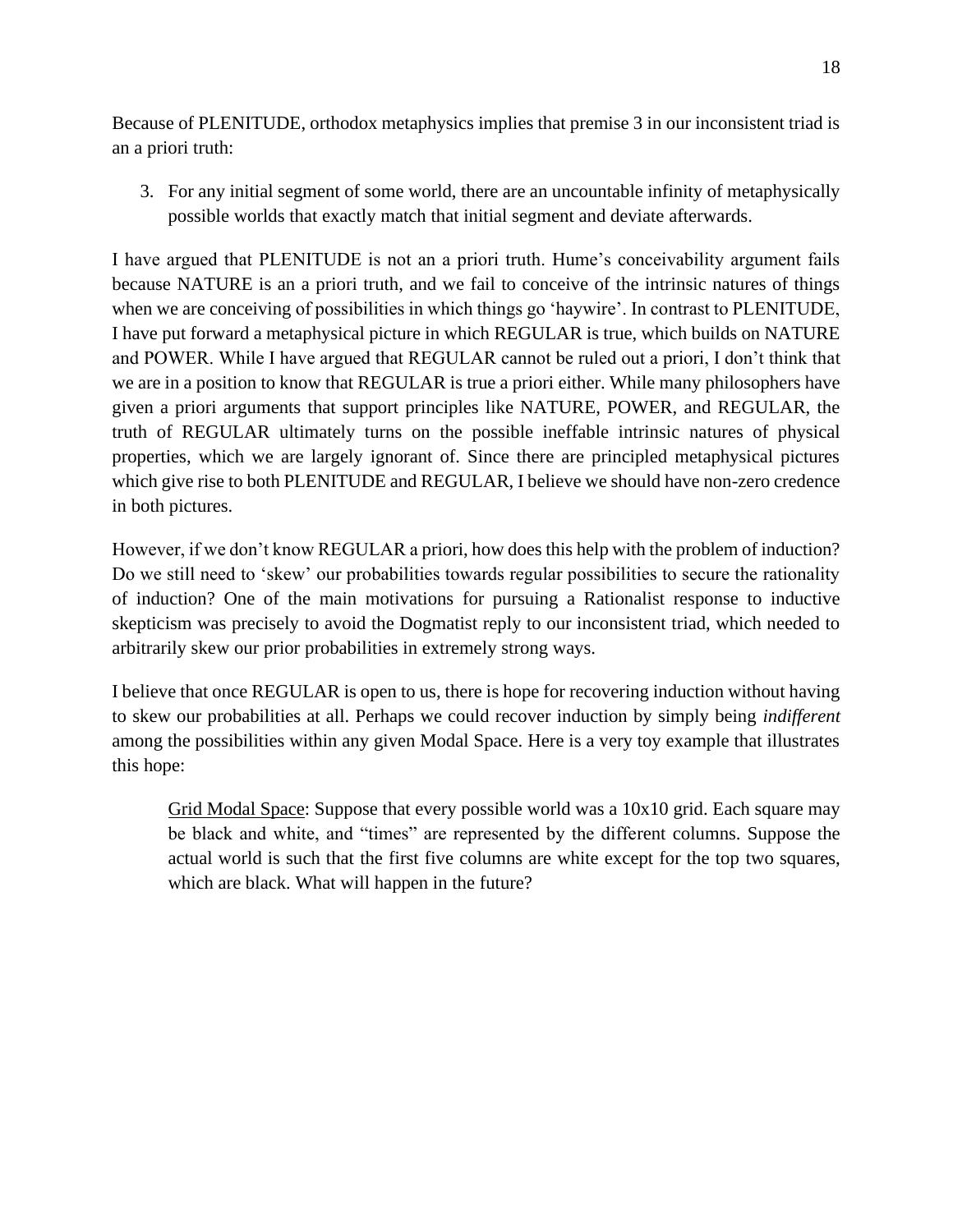

In this situation, the analog of PLENITUDE is the hypothesis that every combination of white and black, all  $2^{100}$  of them, are genuine metaphysical possibilities. Just to run the example, let us suppose that REGULAR corresponds to a regular modal space where *Inertia* is true: the color distribution of every column is identical to the color distribution of the first column.

There are three different background metaphysical approaches one might have to Grid Modal Space. I will discuss the epistemological consequences of each in turn.

Suppose, first, that we were convinced of a 'Humean' metaphysics, according to which all there is to any possible world is the distribution of colors. Then, there would be exactly  $2^{100}$  worlds in our modal space. Natural indifference reasoning gives us that there is a  $1/2^{50}$  chance that the regularity will continue to hold, since only 1 of the  $2^{50}$  possible futures correspond to a grid where only the top rows are black. This is a chance of ~0.0000000000000009. Of course, insofar as one follows the Dogmatist in skewing one's prior probabilities in favor of induction friendly worlds, one will reach more inductively friendly conclusions.

Next, suppose we were convinced of an underlying modal space analogous to the typical Non-Humean position. On this view, there are all the worlds that the Humean countenances, but there are also *additional* regular worlds that are governed by fundamental laws. More precisely, for every grid that obeys Inertia, there is a corresponding Humean world *and* a corresponding non-Humean world that is governed by fundamental laws. On this view, there are exactly  $2^{100} + 2^{10}$ worlds (since there are  $2^{10}$  grids that obey *Inertia*). Applying natural indifference reasoning to this modal space gives us that there is a  $2/(2^{50} + 1)$  chance that the regularity will continue, since there are two grids (a Humean one and a Non-Humean one) in which the regularity continues as before. This is a chance of ~0.000000000000002. Unfortunately, the Non-Humean position barely helps at all with the problem of induction! Again, one could always skew one's prior probabilities in favor of induction friendly worlds in response to this problem. The more one is willing to skew one's prior probabilities, the more inductively friendly conclusions one will reach.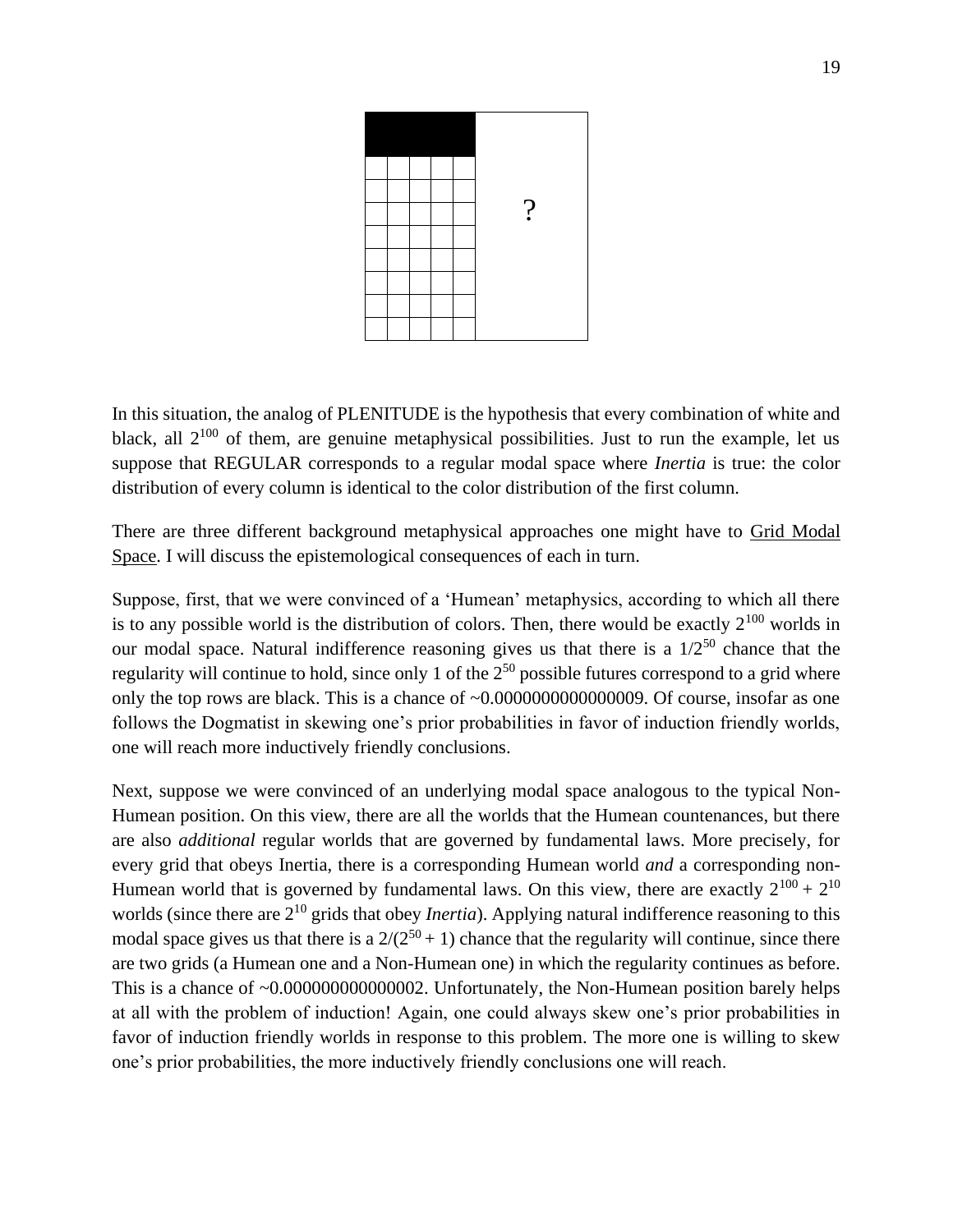Finally, here is the suggestion that I think we ought to adopt. Suppose one thinks that there are two epistemic possibilities for what the true metaphysical modal space consists in. One epistemically possible modal space obeys PLENITUDE and the other obeys REGULAR (i.e. *Inertia* is true). On this approach, we first need to assign prior probabilities to PLENITUDE and REGULAR. The appropriate probabilities to assign to these metaphysical hypotheses will crucially turn on the metaphysical issues we were surveying before. Insofar as the a priori metaphysical arguments in favor of principles like NATURE, POWER, and REGULAR are persuasive, we should assign higher probability to REGULAR. Insofar as they are unpersuasive, we should assign lower probability to REGULAR. Just to make things difficult, let us suppose that these metaphysical arguments aren't all that strong, and so one finds REGULAR to be very implausible. To make things precise, suppose one thought that there was a *one in a million* chance that REGULAR was true. After one assigns probabilities to REGULAR and PLENITUDE, one should proportion one's credence of 0.000001 indifferently among the REGULAR worlds, as well as one's credence of 0.999999 indifferently among the PLENITUDE worlds. Conditional on the truth of REGULAR, one should be indifferent among the various possibilities in REGULAR, and conditional on the truth of PLENITUDE, one should be indifferent among the various possibilities in PLENITUDE. By doing this, because there are *so* many more worlds in PLENITUDE than in REGULAR, any particular world in REGULAR will be assigned *much* more credence than any particular world in PLENITUDE. After crunching the numbers, it turns out that observing the first five columns of the grid makes the chance that the regularity will continue to be ~0.999999!

This strategy recovers everything we wanted in inductive inference. First, we don't want to be *certain* that the world won't go haywire tomorrow. We should always leave that possibility open. Second, we want to be very confident that past regularities will continue into the future. Third, we don't want to have to skew our probabilities arbitrarily in favor of regular worlds. All three of these desiderata are perfectly captured by this sort of approach!

It is important to note that this approach uses a version of the principle of indifference over *metaphysical* possibilities rather than *epistemic* possibilities. Here are two conflicting constraints one might place on rational prior probabilities:

Epistemic Indifference: For any two maximally specific epistemically possible worlds  $w_1$ and w<sub>2</sub>, one should assign  $Cr(w_1 | w_1 \text{ or } w_2) = 0.5 = Cr(w_2 | w_1 \text{ or } w_2)$ .

Metaphysical Indifference: Given that it is epistemically possible that M describes the correct space of metaphysically possible worlds, for any two worlds  $w_1$  and  $w_2$  within M, one should assign  $Cr(w_1 | M \text{ and } (w_1 \text{ or } w_2)) = 0.5 = Cr(w_2 | M \text{ and } (w_1 \text{ or } w_2)).$ 

Epistemic Indifference fails because we may have reason to favor  $w_1$  over  $w_2$  insofar as we think that it is more likely that  $w_1$  is metaphysically possible. For example, suppose I have some a priori reason to assign a credence of 0.9 that  $w_1$  is metaphysically possible and a credence of 0.1 that  $w_2$ is metaphysically possible, even though both worlds are epistemic possibilities for me. Perhaps,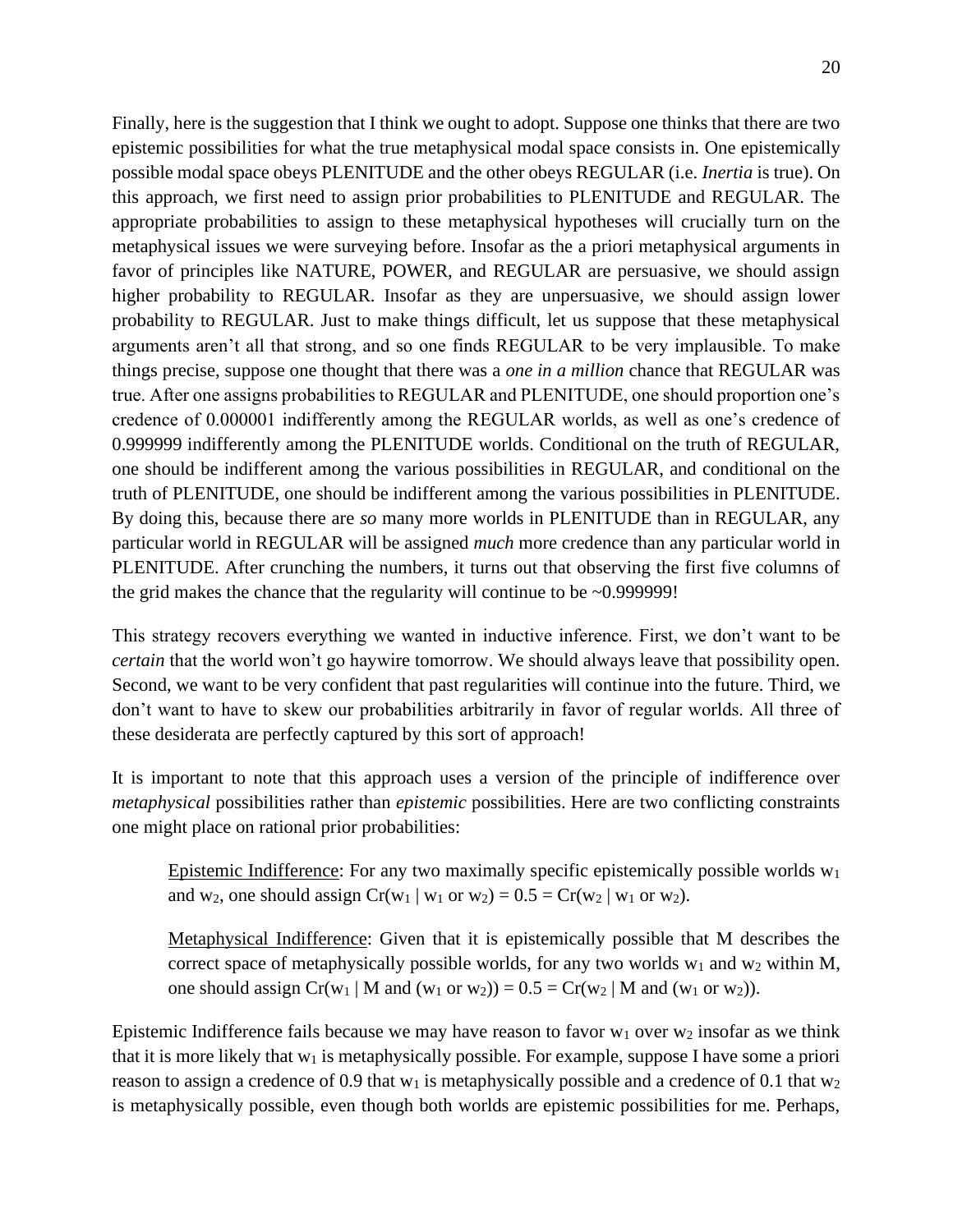for example, I have good reason to suspect that there is some subtle logical inconsistency in the description of world w2, even though I'm not *sure* that there is. Clearly, I should not be *neutral* with respect to  $w_1$  or  $w_2$ ! This is a straightforward counterexample to Epistemic Indifference. Moreover, because the ultimate truth about modal space will turn on the ineffable intrinsic natures of things, even *ideal* reasoners should not be certain about which epistemic possibilities are genuine metaphysical possibilities.

Metaphysical Indifference does not have this flaw. Once one supposes that both possibilities are genuine metaphysical possibilities, there doesn't seem to be any reason to favor one possibility over another in the absence of any empirical evidence, and so it is natural to apply the principle of indifference.

According to this Metaphysical Indifference approach to the problem of induction, not only does our metaphysics help our epistemology, but epistemology greatly helps our metaphysics! In our toy case above, the empirical evidence of regularity constituted an *enormous* amount of evidence that the true metaphysical space of possibilities is given by REGULAR. In fact, the probability of REGULAR jumps from one in a million to ~0.9999999! If the most plausible explanation for REGULAR involves the claim that there are ineffable intrinsic natures of physical properties that are powerful in non-gerrymandered ways, then we also have an extraordinary amount of purely empirical evidence for this highly abstract, metaphysical claim. One might have thought that arcane debates in modal metaphysics are entirely insensitive to ordinary empirical findings. But on the Metaphysical Indifference approach, ordinary empirical observations like an apple falling at  $9.8 \text{ m/s}^2$  might have direct bearing on the ultimate nature of modal space.

#### **9. A More Tractable Grue Problem**

I will close by considering a natural objection one might raise to this kind of inductive strategy, which is closely related to Goodman's (1955) infamous problem of 'gerrymandered' properties such as *grue*. In the above analysis, I considered two salient (epistemically) possible modal spaces, namely PLENITUDE and REGULAR. These are perhaps the two most natural hypotheses about modal space that one might consider. On the first hypothesis, 'anything goes' so far as possible worlds are concerned. Possible worlds can be as unnatural and gerrymandered as one likes. On the second hypothesis, only a privileged class of especially natural and uniform worlds are genuinely possible. However, it seems like we can at least entertain many other kinds of 'gerrymandered' modal spaces, and such gerrymandered modal spaces threaten to block the kind of inductive reasoning I defended above.

For example, let HALF-REGULAR be the hypothesis that all possible worlds must be regular and uniform for the first five columns of our black and white grid, however they are allowed to go 'haywire' in any possible way afterwards. Our empirical evidence of the regularity present in the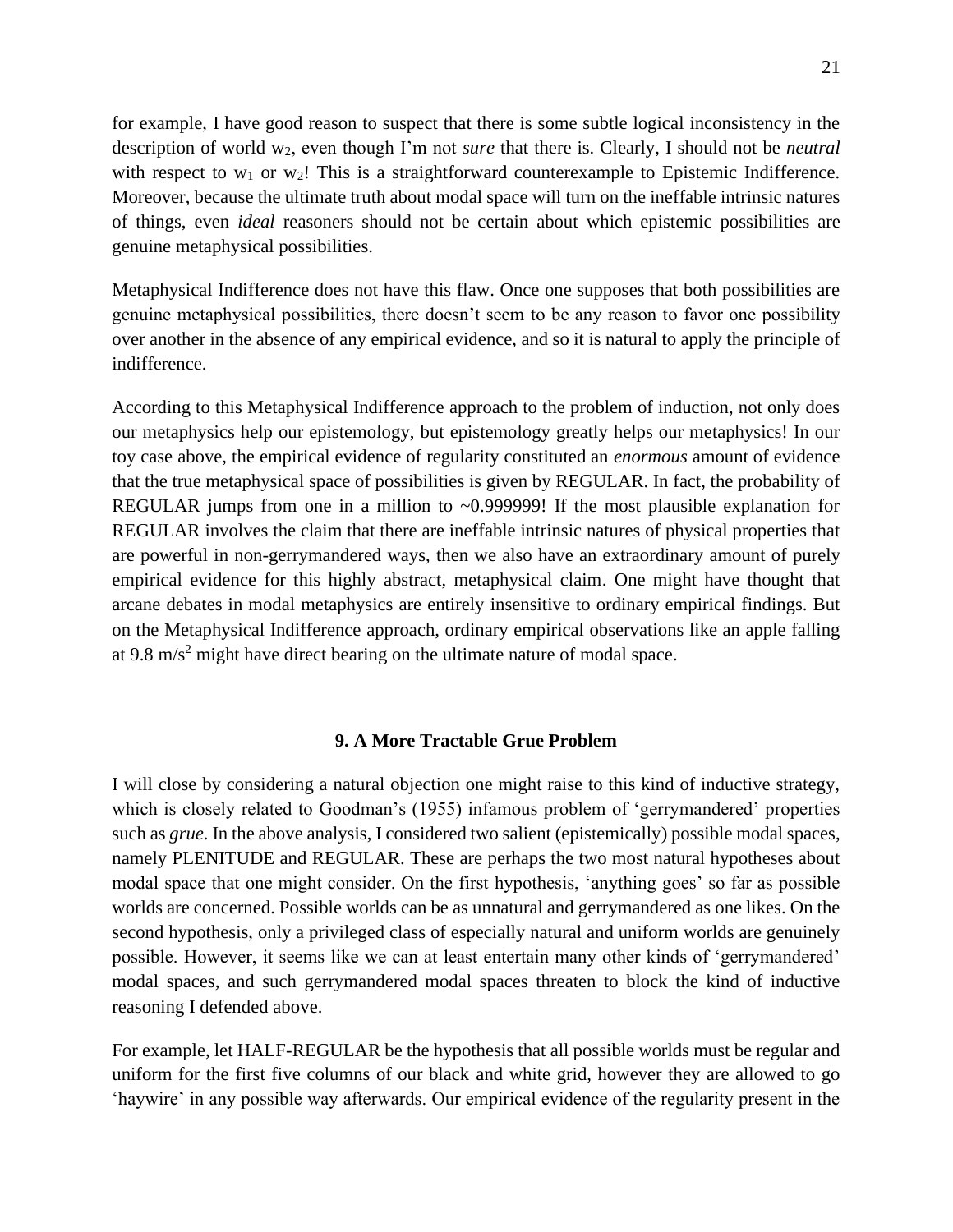first five columns might strongly support REGULAR over PLENITUDE, but it does not support REGULAR over HALF-REGULAR. After all, both hypotheses *entail* that there will be regularity in the first five columns. So, if we assign roughly equal prior probabilities to REGULAR and HALF-REGULAR, then we should no longer be especially confident that the regular pattern will continue in the grid.

While *grue* is an example of a particular gerrymandered property (which 'changes' between green and blue at a particular time), HALF-REGULAR is an example where *modal space itself* is gerrymandered, in which the metaphysical necessity of regularity holds up to some particular time and then 'changes' when it comes to later times.

In a sense, these kinds of grue-like problems are pervasive, and they are problems for everyone when it comes to the problem of induction. The ordinary grue problem is this: how can we be confident that the *actual* world isn't 'gerrymandered' (e.g. where the laws of physics inexplicably 'change' at some future point), given that there are countless gerrymandered possible worlds? The grue problem faced by my approach is this: how can we confident that *modal space itself* isn't gerrymandered?

If there really are countless gerrymandered metaphysically possible worlds, then the first problem seems to me to be insoluble. There can be no reason for thinking that the actual world is one of the few non-gerrymandered possibilities. However, the modalized version of the grue problem seems much more tractable. Many philosophers have defended conceptions of modal space where PLENITUDE and REGULAR are true, however to my knowledge no philosopher in history has provided a defensible account of modal space on which something like HALF-REGULAR is true.<sup>31</sup> Gerrymandered modal spaces like HALF-REGULAR seem to involve completely arbitrary and inexplicable restrictions on modal space (e.g. why should the necessity of regularity change after the first *five* columns rather than the first *seven* columns?), and many philosophers have defended the claim that metaphysical necessities cannot be completely arbitrary and inexplicable in this way, on entirely *a priori* grounds. While there may be plenty of brute contingencies, there cannot be brute necessities.<sup>32</sup> If these kinds of *a priori* arguments are on the right track, then we

 $31$  For example, Wilson (2013) and Bird (2007) defend the claim that the actual laws of physics govern all possible worlds, which entails REGULAR. It is also natural to interpret certain theistic views as endorsing REGULAR over PLENITUDE. Hildebrand (2016b) argues for the related view that the best account of Non-Humean necessary connections will be *timeless* rather than time-limited.

 $32$  For an overview of the literature on brute necessities, see Van Cleve (2018) and the references therein.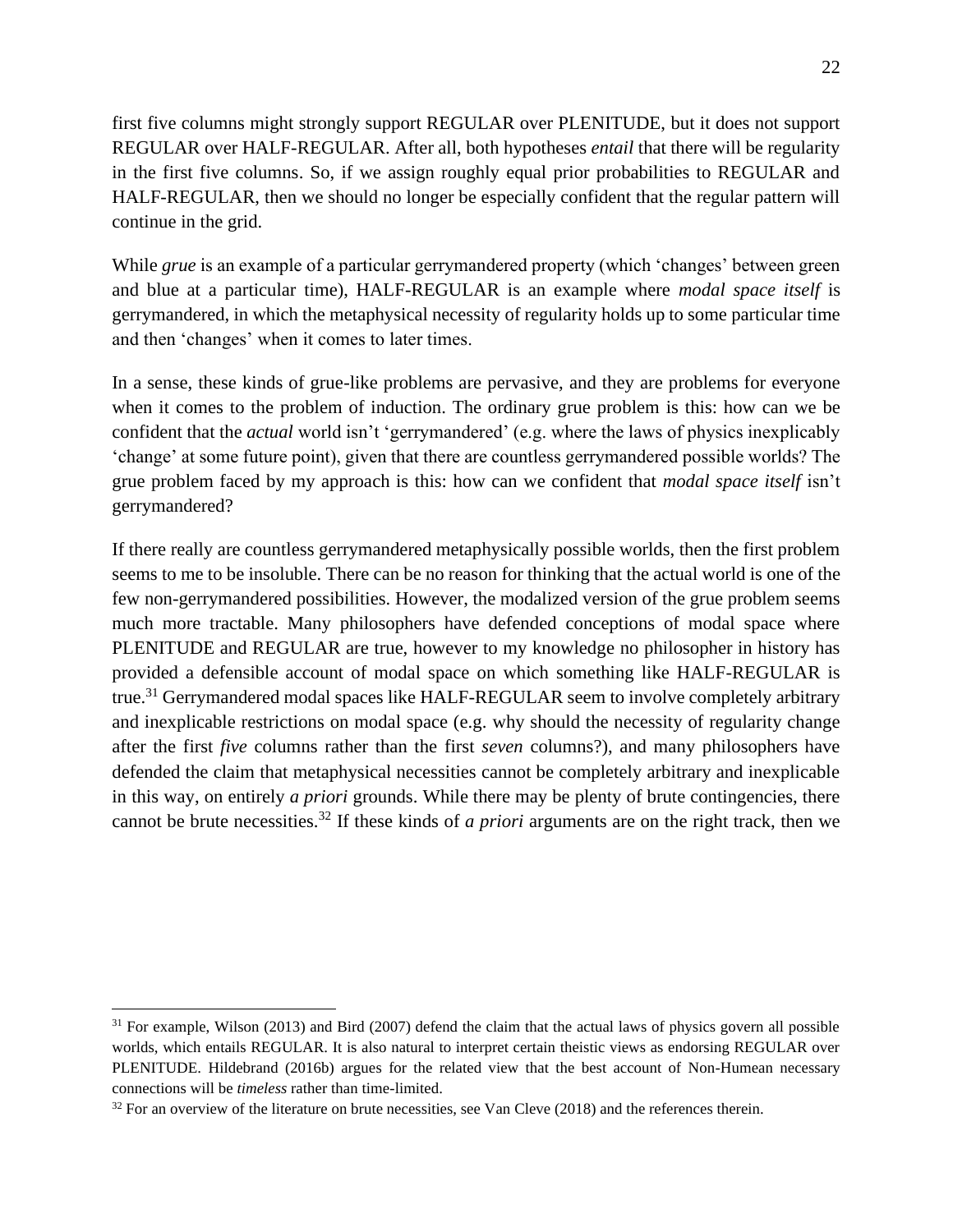should have a high prior probability against the (epistemic) possibility that modal space is gerrymandered in this way.33,34

#### **10. Conclusion**

I have argued that orthodox Humean and non-Humean views cannot recover the kinds of inductive inferences that physicists make (§§3-4), and I have put forward an alternative approach to induction that avoids the problems with these orthodox views and can plausibly recover what we want out of inductive inference in an idealized, toy case (§§5-9). This alternative approach to inductive inference seeks to reconcile inductive-reasoning with indifference-reasoning, and it transforms the infamous 'grue' problem into the more tractable problem of justifying the claim that modal space itself cannot be gerrymandered.

All this being said, the approach I have developed here is far from complete. Nowhere have I talked about falling apples or rising suns. There are of course many other problems that would need to be addressed before this kind of approach can be extended to physically realistic situations.<sup>35</sup> Still, before we tackle the problem of justifying why an ordinary piece of bread will continue to be nourishing tomorrow, we should at least have a sketch of how an approach to induction could possibly be made to work in very simple, toy cases. My main goal here has been to motivate and develop a distinctively *metaphysical* approach to the problem of induction, which is the only hope we have of avoiding the twin horns of Dogmatism and Skepticism.<sup>36</sup>

<sup>&</sup>lt;sup>33</sup> In Beebee's (2011) influential critique of Non-Humean approaches to the problem of induction, she also appeals to time-limited natural necessities like HALF-REGULAR. However, while it may be plausible that HALF-REGULAR could be a contingently true *natural* necessity, it seems far less plausible to suppose that time-limited regularities like HALF-REGULAR could be *metaphysically* necessary.

<sup>&</sup>lt;sup>34</sup> It should be noted that this kind of approach does assume that there is an objective distinction to be drawn between properties like green and grue. Perhaps only one is natural, or only one corresponds to a universal, or only one is counterfactually sensitive to observation, or only one is partly grounded in what time it is, etc. However, the problem of grue involves two distinct components: (i) drawing an objective distinction between natural and unnatural properties and (ii) arguing that natural regularities involve natural properties rather than gruesome ones. The approach developed here is only meant to make the second component more tractable.

<sup>&</sup>lt;sup>35</sup> One of the most pressing problems concerns how we should apply indifference reasoning to uncountably infinite spaces of possibilities. This kind of problem has perhaps been most discussed in the foundations of statistical mechanics, where some philosophers and physicists have already argued that standard uniform measures that physicists use over the space of nomological possibilities can be justified by indifference reasoning (e.g. see Meacham (2010) and references therein). Another pressing problem is whether high-level regularities in the special sciences can be accounted for by fundamental physical regularities. For more on this problem, see Loewer (2020) and Gómez Sánchez (2020).

<sup>36</sup> Many thanks to Michele Odisseas Impagnatiello, Hedda Mørch, Miriam Schoenfield, Brad Skow, Jack Spencer, Roger White, and an anonymous referee for their helpful feedback.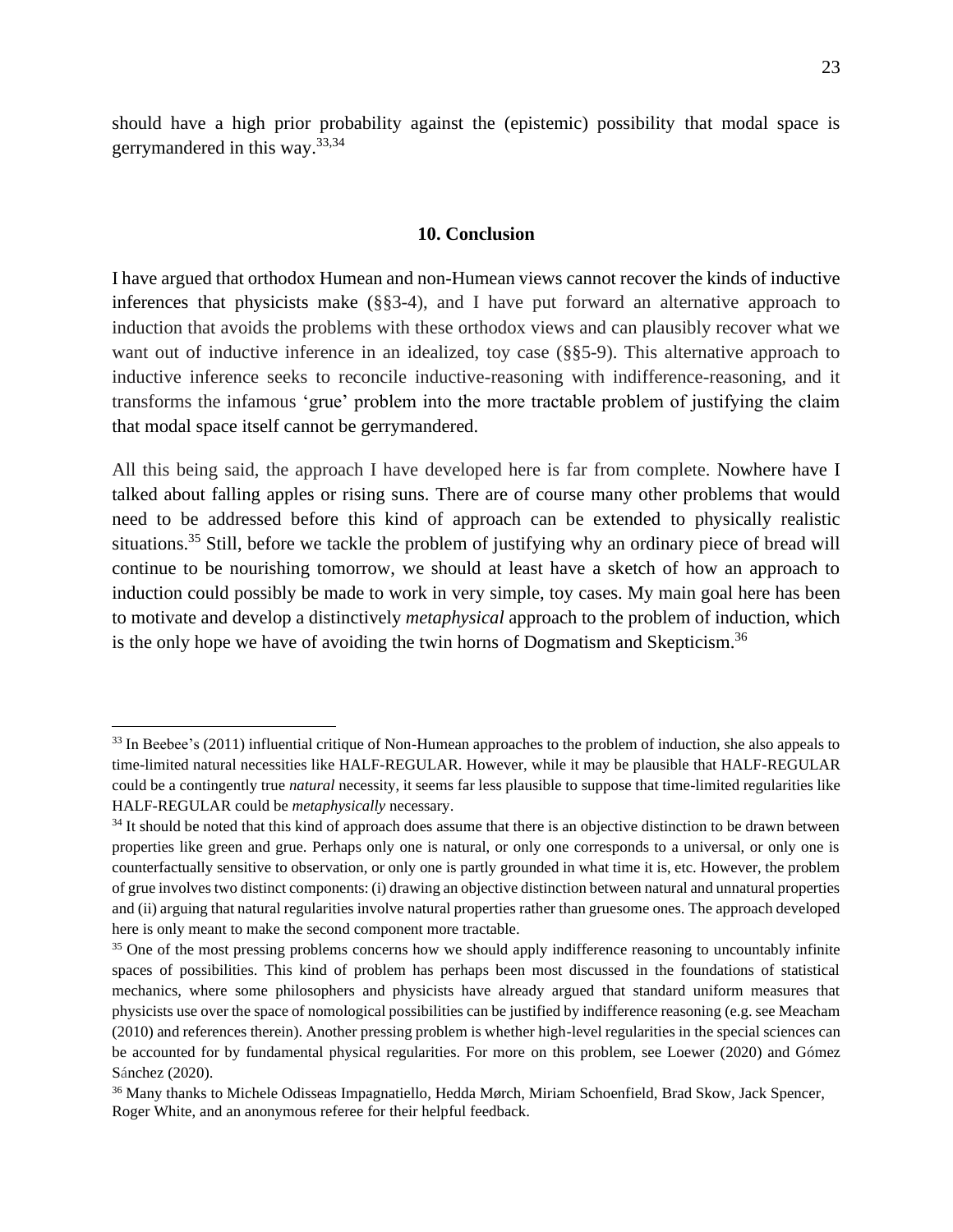#### **References**

- Armstrong, David. (1978). *Universals and Scientific Realism*. Cambridge University Press.
- Armstrong, David. (1997). *A World of States of Affairs*. Cambridge University Press.
- Beebee, Helen. (2011). Necessary Connections and the Problem of Induction. *Noûs*, 45(3), 504– 527.

Bird, Alexander. (2007). *Nature's Metaphysics: Laws and Properties*. Oxford University Press. Blackburn, Simon. (1990). Filling in Space. *Analysis*, 50(2), 62–65.

Bourget, David, and David J. Chalmers. (2014). What Do Philosophers Believe? *Philosophical Studies*, 170(3), 465–500.

Bradley, Darren. (2020). Naturalness as a Constraint on Priors. *Mind*, 129(513), 179–203.

- Builes, David. (2020). Derivatives and Consciousness. *Journal of Consciousness Studies*, 27(9- 10), 87–103.
- Chalmers, David. (2002). Does Conceivability Entail Possibility? In T. Gendler & J. Hawthorne (Eds.), *Conceivability and Possibility* (pp. 145–200). Oxford University Press.
- Colyvan, Mark. (1998). Can the Eleatic Principle be Justified? *Canadian Journal of* Philosophy, 28, 313–336.
- Cowling, Sam. (2015). Advice for Eleatics. In C. Daly (Ed.), *The Palgrave Handbook of Philosophical Methods*. Palgrave Macmillan.
- Darrigol, Olivier. (2014). *Physics and Necessity: Rationalist Pursuits From the Cartesian Past to the Quantum Present*. Oxford University Press.
- Easwaran, Kenny. (2014). Regularity and Hyperreal Credences. *Philosophical Review*, 123(1), 1–41.
- Ellis, Brian. (1990). *Truth and Objectivity*. Blackwell.
- Field, Hartry. (1980). *Science without Numbers*. Oxford University Press.
- Friederich, Simon. (2018). Fine-Tuning. In E. Zalta (Ed.), *The Stanford Encyclopedia of Philosophy* (Winter 2018 Edition)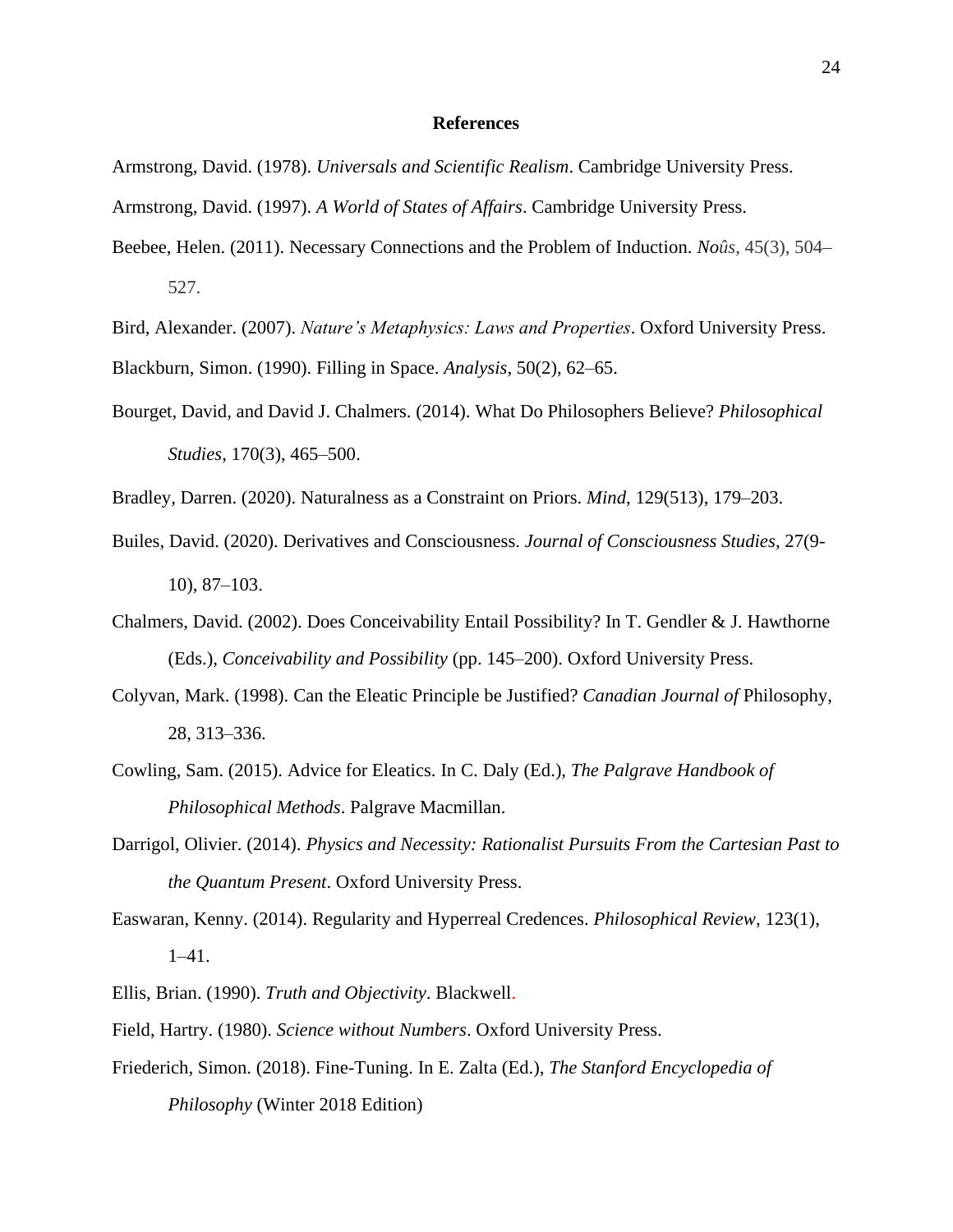http://plato.stanford.edu/archives/win2018/entries/fine-tuning/

- Garber, Daniel. (1992). *Descartes' Metaphysical Physics*. University of Chicago Press.
- Garber, Daniel. (1995). Leibniz: Physics and Philosophy. In N. Jolley (Ed.), *The Cambridge Companion to Leibniz* (pp. 270–352). Cambridge University Press.
- Goff, Philip. (2017). *Consciousness and Fundamental Reality*. New York, USA: Oxford University Press.
- Goff, Philip. (2020). Revelation, Consciousness+ and the Phenomenal Powers View. *Topoi*, 39(5), 1089–1092.
- Gómez Sánchez, Veronica. (2020). Crystallized Regularities. *Journal of Philosophy*, 117(8), 434– 466.
- Goodman, Nelson. (1955). *Fact, Fiction, and Forecast*. Harvard University Press.
- Grahek, Nikola. (2007). *Feeling Pain and Being in Pain*. Cambridge, MA: MIT Press.
- Griffin, Michael V. (2012). *Leibniz, God and Necessity*. Cambridge University Press.
- Hawthorne, John and Yoaav Isaacs. (2018). Fine-Tuning Fine-Tuning. In M. Benton, J. Hawthorne, & D. Rabinowitz (Eds.), *Knowledge, Belief, and God: New Insights in Religious Epistemology*. Oxford University Press.
- Hedden, Brian. (2015). A Defense of Objectivism About Evidential Support. *Canadian Journal of Philosophy*, 45(5), 716–743.

- Heil, John. (2012). *The Universe As We Find It*. Oxford University Press.
- Hildebrand, Tyler. (2016a). Two Types of Quidditism. *Australasian Journal of Philosophy*, 94(3), 516–532.
- Hildebrand, Tyler. (2016b). Natural Properties, Necessary Connections, and the Problem of Induction. *Philosophy and Phenomenological Research*, 96, 668–689.

Hildebrand, Tyler. (2020). Non-Humean theories of natural necessity. *Philosophy Compass*.

Heil, John. (2003). *From an Ontological Point of View*. Oxford University Press.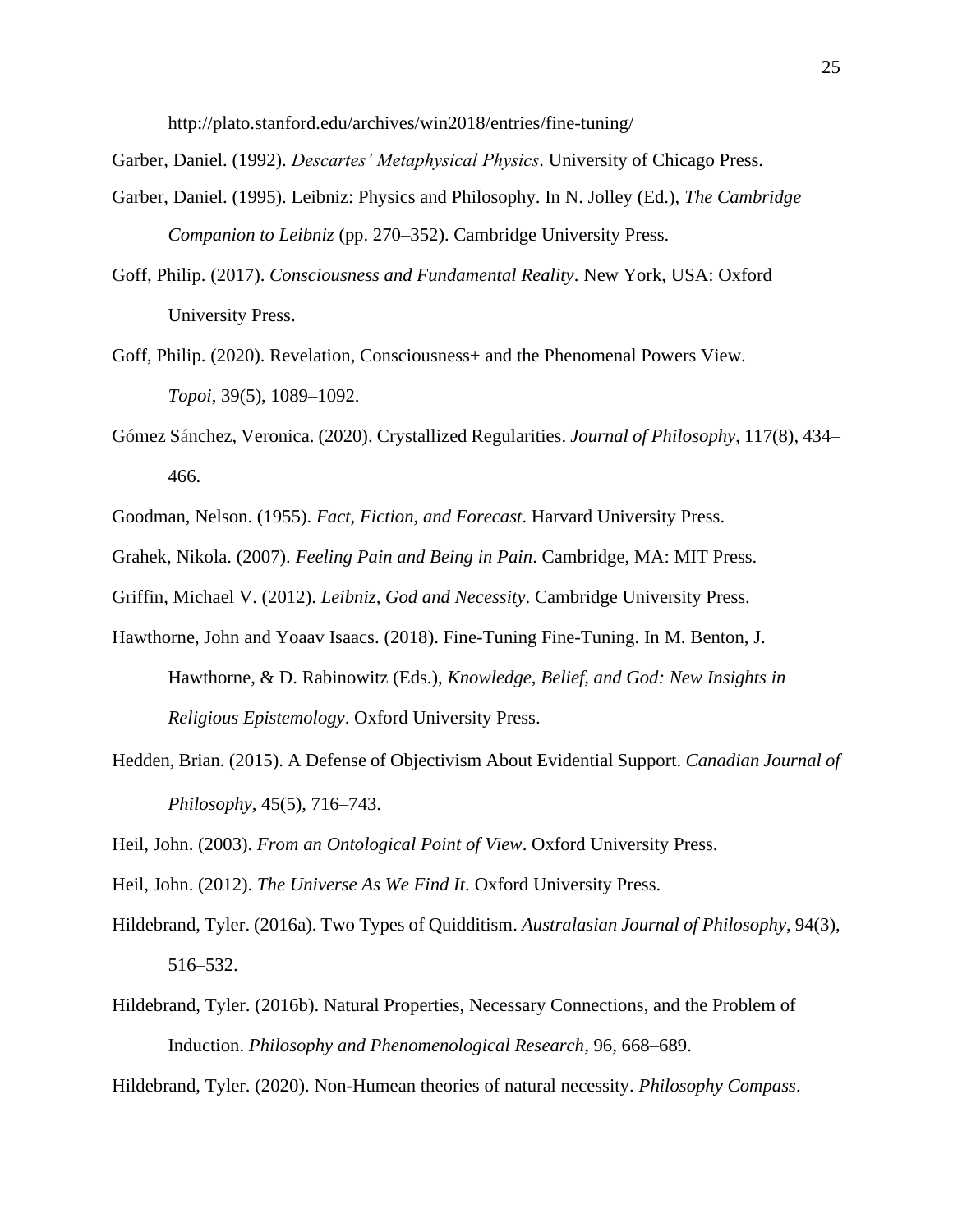15:e12662. https://doi.org/10.1111/phc3.12662

- Huemer, Michael. (2009). Explanationist Aid for the Theory of Inductive Logic. *British Journal for the Philosophy of Science*, 60(2), 345–375.
- Jacobs, Jonathan. (2011). Powerful Qualities, Not Pure Powers. *The Monist*, 94(1), 81–102.
- Ladyman, James. (2016). Structural Realism. In E. Zalta (Ed.), *The Stanford Encyclopedia of Philosophy* (Winter 2016 Edition).

https://plato.stanford.edu/archives/win2016/entries/structural-realism/.

- Lange, Marc. (2007). Laws and Meta-Laws of Nature: Conservation Laws and Symmetries. *Studies in History and Philosophy of Science Part B: Studies in History and Philosophy of Modern Physics*, 38(3), 457–481.
- Lange, Marc. (2012). There Sweep Great General Principles Which All the Laws Seem to Follow. In K. Bennett & D. Zimmerman (Eds.), *Oxford Studies in Metaphysics*, Volume 7 (pp. 154–185). Oxford University Press.
- Langsam, Harold. (2011). *The Wonder of Consciousness: Understanding the Mind Through Philosophical Reflection*. MIT Press, 2011.
- Langton, Rae. (2001). *Kantian Humility: Our Ignorance of Things in Themselves*. Oxford University Press.
- Langton, Rae. (2004). Elusive Knowledge of Things in Themselves. *Australasian Journal of Philosophy*, 82(1), 129–136.
- Leibniz, Gottfried. *NE. New Essays on Human Understanding*. Translated and edited by Peter Remnant and Jonathan Bennett. Cambridge University Press, 1981.
- Lewis, David. (2008). Ramseyan Humility. In D. Braddon-Mitchell & R. Nola (Eds.), *Conceptual Analysis and Philosophical Naturalism* (pp. 203–222). MIT Press.
- Loewer, Barry. (2020). The Mentaculus Vision. In V. Allori (Ed.), *Statistical Mechanics And Scientific Explanation: Determinism, Indeterminism, and Laws of Nature*. World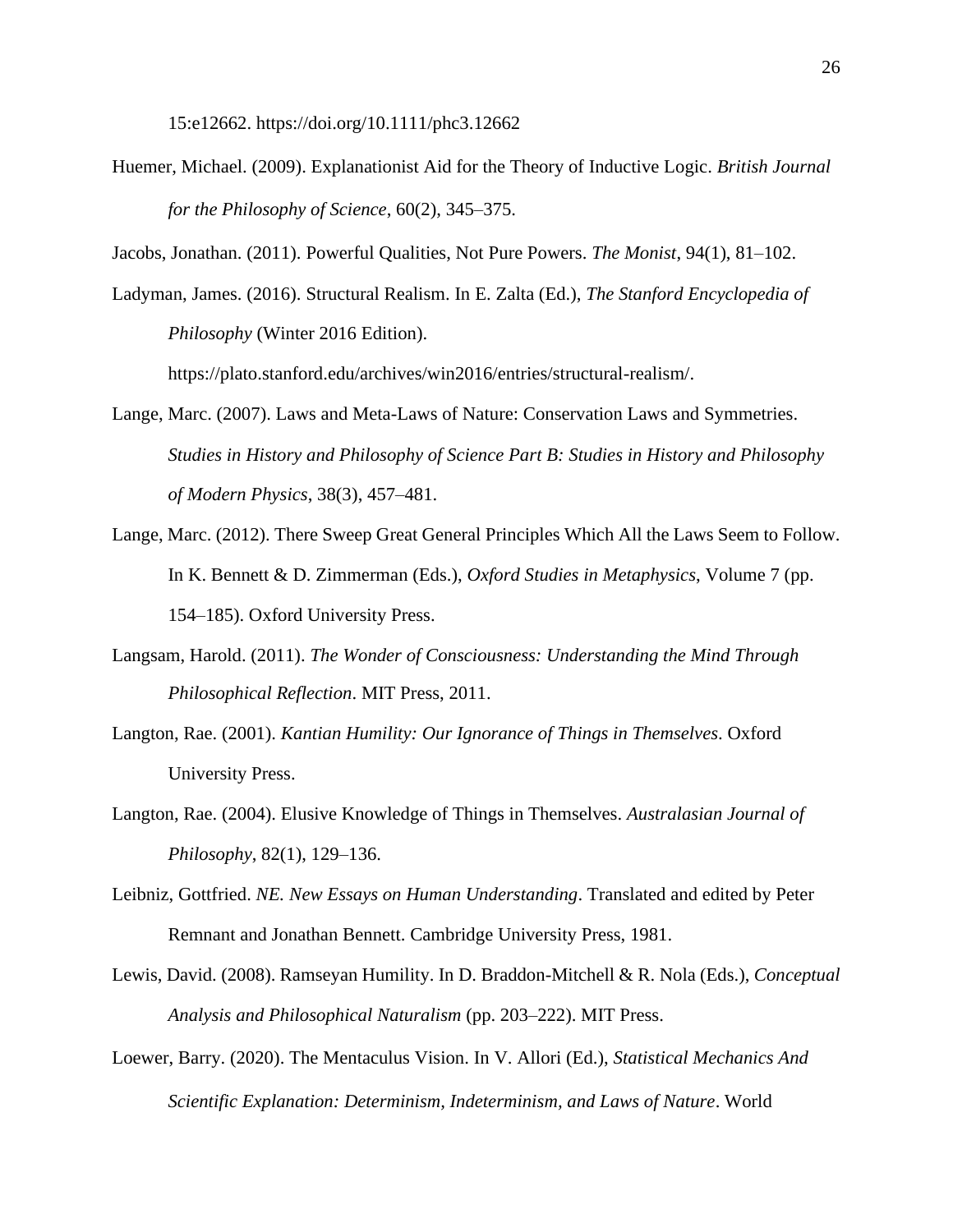Scientific.

- Lowe, E. J. (2006). *The Four-Category Ontology: A Metaphysical Foundation for Natural Science*. Clarendon Press.
- Manson, Neil. (2009). The fine-tuning argument. *Philosophy Compass*, 4(1), 271–286.

Maudlin, Tim. (2019). *Philosophy of Physics: Quantum Theory*. Princeton University Press.

- Meacham, Christopher. (2010). Contemporary Approaches to Statistical Mechanical Probabilities: A Critical Commentary – Part I: The Indifference Approach. *Philosophy Compass*, 5(12), 1116–1126.
- Mørch, Hedda Hassel. (2014). *Panpsychism and Causation: A New Argument and a Solution to the Combination Problem*. PhD Thesis, Oslo.
- Mørch, Hedda Hassel. (2017). The Evolutionary Argument for Phenomenal Powers. *Philosophical Perspectives*, 31(1), 293–316.
- Mørch, Hedda Hassel. (2019a). Phenomenal Knowledge Why: The Explanatory Knowledge Argument Against Physicalism. In S. Coleman (Ed.), *The Knowledge Argument*. Cambridge University Press.
- Mørch, Hedda Hassel. (2019b). The Argument for Panpsychism From Experience of Causation. In W. Seager (Ed.), *The Routledge Handbook of Panpsychism*. Routledge.
- Mørch, Hedda Hassel. (2020). Does Dispositionalism Entail Panpsychism? *Topoi*, 39(5), 1073– 1088.
- Norsen, Travis. (2017). *Foundations of Quantum Mechanics: An Exploration of the Physical Meaning of the Quantum Theory*. Springer.
- Robinson, Howard. (1982). *Matter and Sense: A Critique of Contemporary Materialism*. Cambridge University Press.

Russell, Bertrand. (1927). *The Analysis of Matter*. London: Kegan Paul.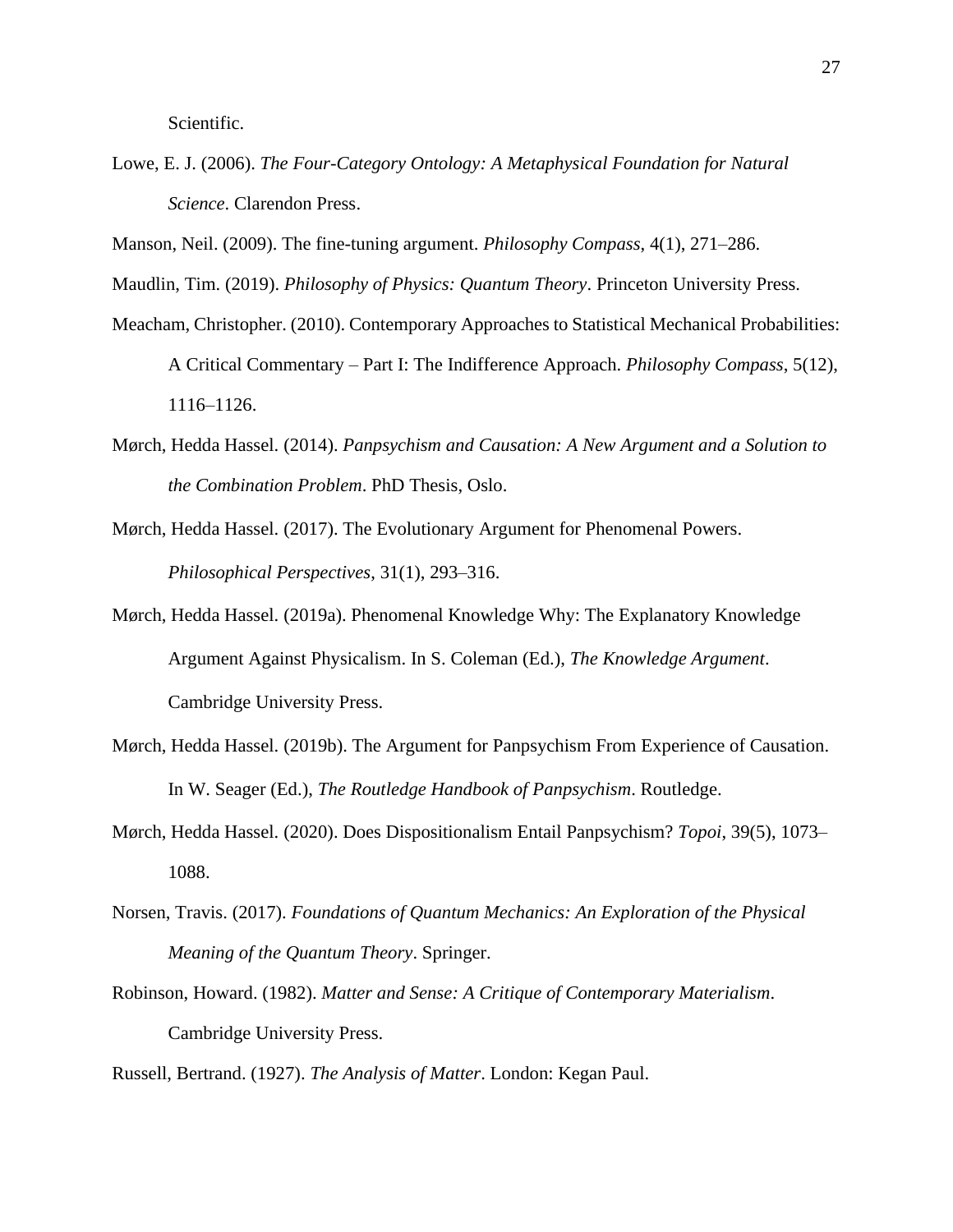- Sober, Elliott. (2003). The Design Argument. In N. Manson (Ed.), *God and Design: The Teleological Argument and Modern Science*. Routledge.
- Sober, Elliott. (2009). Absence of Evidence and Evidence of Absence: Evidential Transitivity in Connection with Fossils, Fishing, Fine-tuning and Firing Squads. *Philosophical Studies,*  143(1), 63–90.
- Sober, Elliott. (2015). *Ockham's Razors: A User's Manual*. Cambridge University Press.
- Strawson, Galen. 2006. Realistic Monism Why Physicalism Entails Panpsychism. *Journal of Consciousness Studies*, 13(10–11), 3–31.
- Taylor, Henry. (2013). In Defence of Powerful Qualities. *Metaphysica*, 14(1), 93–107.
- Taylor, Henry. (2019). Powerful Problems for Powerful Qualities. *Erkenntnis*. https://doi.org/10.1007/s10670-019-00199-y
- Van Cleve, James. (2018). Brute Necessity. *Philosophy Compass* 13:e12516. https://doi.org/10.1111/phc3.12516.
- Van Inwagen, Peter. (1996). Why Is There Anything At All? *Aristotelian Society Supplementary Volume*, 70(1), 95–120.
- Wallace, David. (2020). On the Plurality of Quantum Theories: Quantum Theory as a Framework, and its Implications for the Quantum Measurement Problem. In S. French & J. Saatsi (Eds.), *Scientific Realism and the Quantum*. Oxford University Press.
- Weisberg, Jonathan. (2010). A Note on Design: What's Fine-tuning Got to Do With It? *Analysis*, 70(3), 431–438.
- Weisberg, Jonathan. (2012). The Argument From Divine Indifference. *Analysis*, 72(4), 707– 714.
- White, Roger. (2000). Fine-tuning and Multiple Universes. *Noûs*, 34(2), 260–276.
- White, Roger. (2010). Evidential Symmetry and Mushy Credence. In T. Gendler & J. Hawthorne